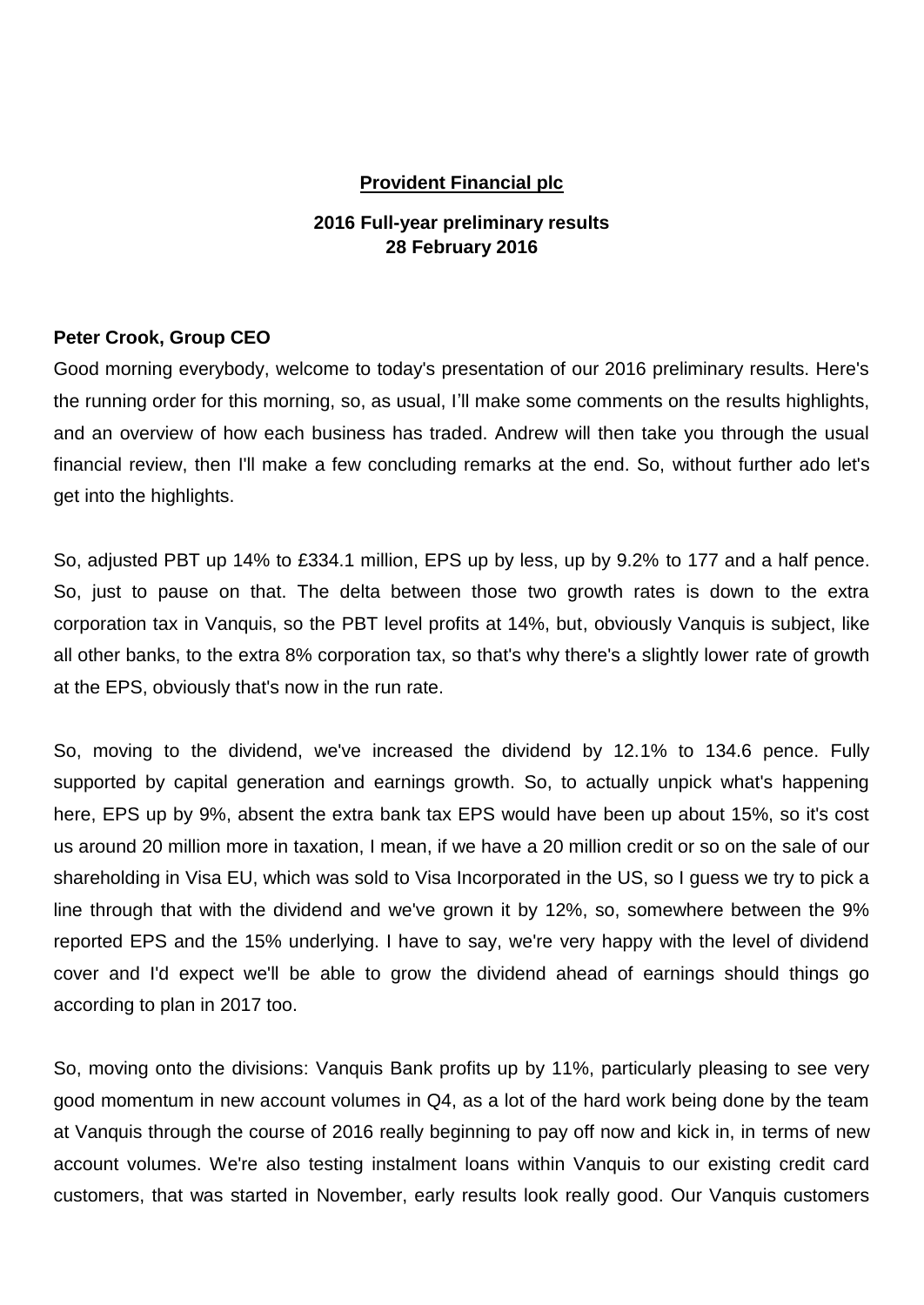have at least a billion pounds of outstandings with the lenders, on an instalment basis, so we think we ought to have our natural share of that business and I'm pleased to say it's off to a good start. CCD, returned to growth as we shall see 7% receivables growth and profits up by 9.3%. And we are talking today about the next evolution of the home credit operating model, we are currently in consultation with our workforce about migrating the business to more a efficient and effective structure through the course of this year, and I'll come back to that shortly. Finally, we've made good progress in developing further lending and digital capability at Satsuma and Moneybarn's grown its profits by 46%, so still leading the market in a highly under-served segment within the total non-standard universe. And finally, on the balance sheet, we're fully funded now out to October 2019, we recently renewed and extended our core bank facilities and also increased the size of the facility up to £450 million. So those are the headlines, let's dip into each business.

So, briefly on Vanquis Bank, we continue to see strong demand from consumers for what we offer, you all know it's hard to live a modern life without a credit card, hard to live a digital life, hard to live an online life at all, hard to travel, so, we're manufacturing something that people really want. There's still competition out there albeit it continues at similar levels, it's worth noting as well, our competitors are primarily focused on the near-prime segments. So, not exactly head to head with us, some overlap.

So, what have we done then? Well, we've been working hard on distribution initiatives and on further developing the product proposition, there's a pipeline of opportunities in particular to work with other third parties, which could be other lenders in the prime space who have declined applications, intermediaries such as brokers, or, indeed, providers of retail finance. And we also put our own near-prime offer into the market, so this is branded separately to Vanquis, it's at a lower price point, obviously being offered to slightly better credits, that's branded as Chrome. So that's been launched into the near prime segment of the market during the fourth quarter, and I have to say it's doing pretty well, so it's starting to originate some decent volume behind it.

Moving onto the credit side of things and the macro environment, so, the favourable UK employment market's really run its course, as you know, so the growth in employment has topped out, unemployment is stable, has stopped reducing, so hand in hand with that, really, the benefits from that macro environment that we saw through the first three quarters of the year in terms of arrears levels just edging down slowly, that's run its course in our view, so, we're looking at stable arrears position through the fourth quarter, and obviously against that we've left our credit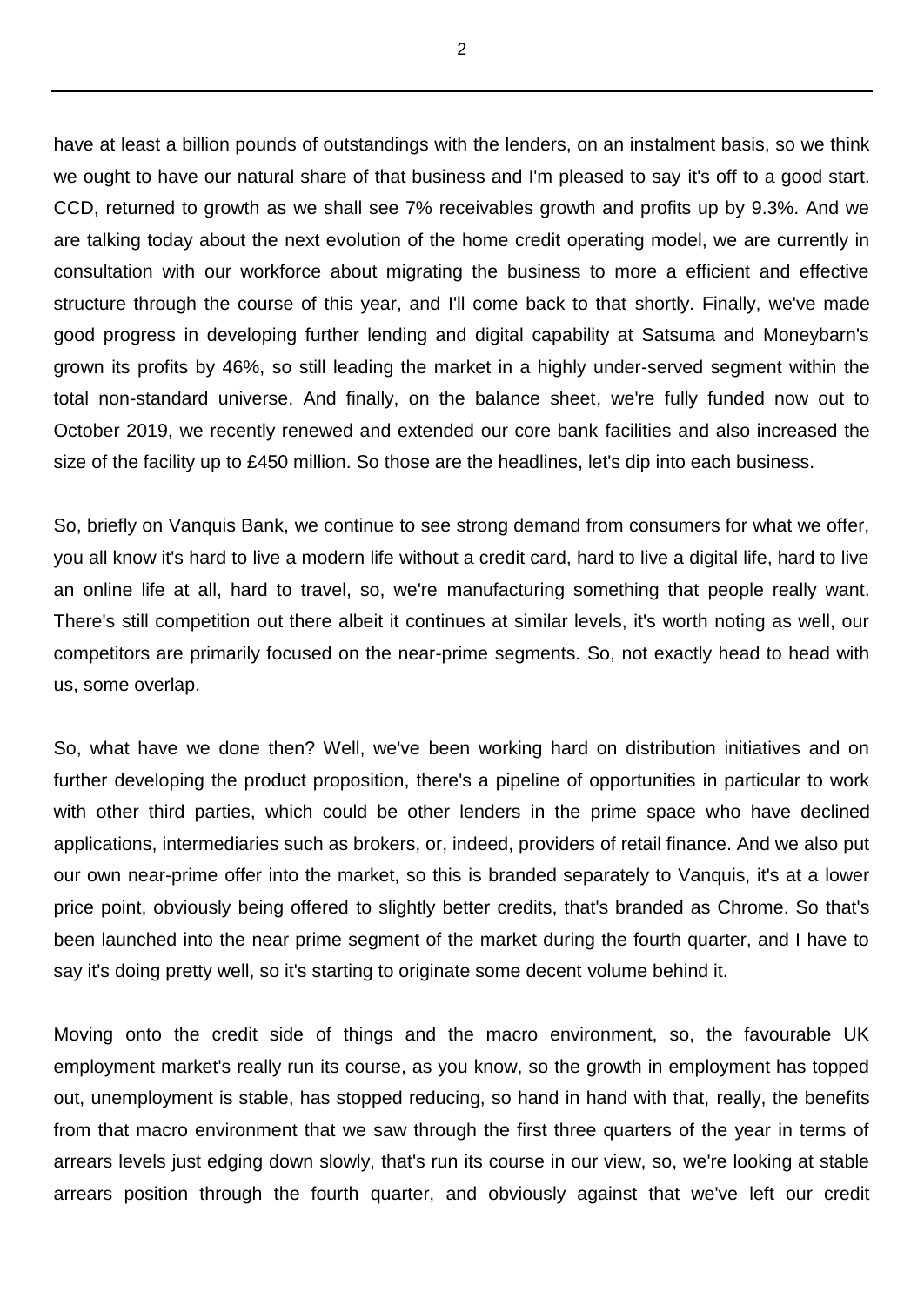standards unchanged. I think we must be one of the very few, if not the only bank, that's left its credit standards unchanged since 2009. Certainly from my perspective a lot of the growth that you've seen in consumer credit is due to looser credit being applied, particularly in the main-stream market, and obviously that's raised some concerns with the Bank of England. I don't think the same applies in our neck of the woods.

So, finally on loans, there is a strong demand for longer, larger loans, and we're not talking sort of small tickets that Satsuma's writing here, our Vanquis customers, you know, on decent incomes, are fully capable, in some cases, of borrowing several thousand pounds over two to three years, we've not sought to meet that demand so far but we can see a very good opportunity with customers, obviously with whom we have an intimate relationship, a high touch relationship and a lot of credit data, so, that loans platform has been successfully developed. We've decided to prioritise cross-selling instalment loans through our better quality, existing customers ahead of open market activity or, indeed, guarantor lending for the time being as we think this is in the near term the most attractive opportunity in terms of deploying the loans capability in VB.

So, let's move onto home collected credit: So, no real change in the competitive landscape here, some consolidation taking place, some of the larger players have obviously changed structure or ownership, but essentially it's the same marketplace, and you've still got somewhere between two and three million consumers using this type of credit, where the face to face relationship is pretty important for providing service etc. Household incomes, cost of living, reasonably stable for the time being, incomes probably rising slightly ahead of inflation to be honest with the chancellor's living wage increase from £7.20 to £7.50 during the latter part of last year, it provided a shot in the arm for some of our customers' incomes. So, demand remains strong, customer confidence is holding up well, so the business is trading well, it's obviously delivered strong returns in 2016, you know, via growing receivables, and you have a virtuous circle here, the better quality that your loan book is the more customers within that loan book are eligible for reserving, for further credit, so, even though the business is a smaller business than it was a few years ago it's a somewhat cleaner business, and therefore its growth potential, because there are more customers up to date, it's very good. So, the profits have really come from improving credit quality, that's allowed receivables to grow, and been driven very much from standardised arrears processes and also significant cost savings.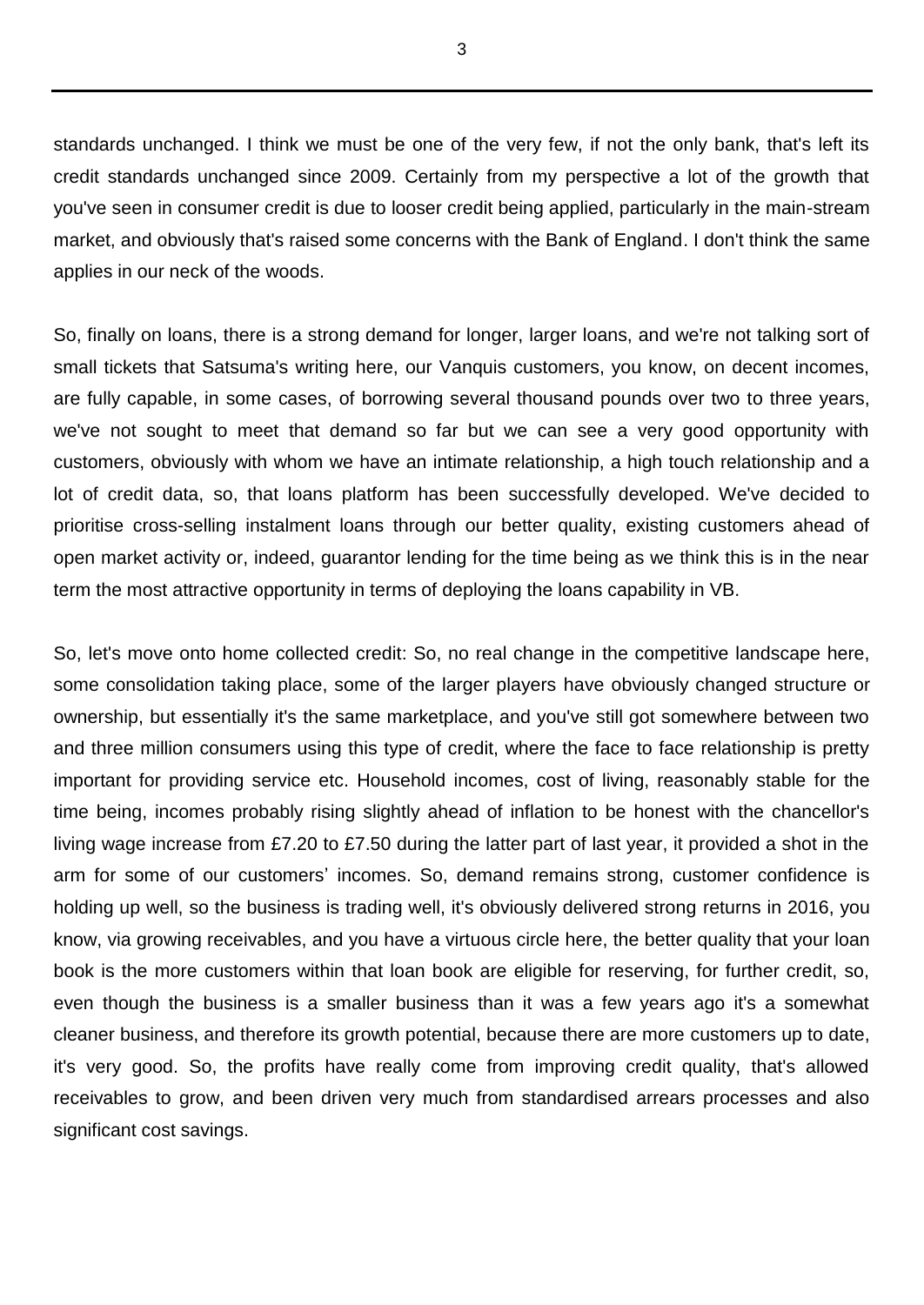So, we are talking today about a further evolution of the home credit business model, so if you think about where we've been over the last two to three years, we've successfully deployed handheld technology into our field workforce, so customers are being served by agents who have a suite of apps to manage their round, their collections, issuing new credits, following new customer leads, logging complaints etc. We've obviously reduced our field workforce, so our agents have fallen from around 10,000 to currently around 4,500 and about 1,000 roles have gone out of our employed workforce. Obviously alongside all of that there's been huge progress, I have to say, in the development of the credit science and analytics that sits behind this business, it's no longer one where the agents are making the credit decisions, our science and technology deployment has come on leaps and bounds in this business in terms of the credit capability. Obviously the model of having self employed agents has served us well over a period of time, but there is more than one way to run this type of business, and I have to say, customer expectations are increasing and the development of technology has allowed us to conclude that we can actually run this business in a more efficient and a more effective way. So, we've developed a proposal, which we're currently in consultation with our workforce around, so this will involve eliminating the self employed agent force, migrating the business to one which is served by 2,500 full time customer experience managers, so full time employees on our payroll who will earn a salary rather than be commission only, there's far more central control in the new model, so obviously we've got a fully employed workforce, everything they do is through the technology - the mobile technology that they use - so we don't need anything like the same management layers, the same sort of spans of control that we previous had in a more dispersed, self employed model service, significant changes to the field management structure and a reduction over overhead, and then, to make all that work, we're deploying some further technology in terms of routing and scheduling, a bit like the courier companies we use and in terms of voice recording as well. So, if we look at our business today we've got 19 different customer touch points where we interact with our customers, 11 of them are through agents and 8 of them are centrally, so 11 of them today are not monitored or fully controlled in a way that the other 8 are, because the 8 are centrally through the call centre or other head office functions where calls are recorded and the interaction is monitored. So, we're really putting the customer at the heart of this business, all 19 interactions will be fully owned and controlled by the company, using a fully employed workforce where everything is recorded.

So we think this will give a very significant improvement in customer experience and customer service, so if a customer applies for a new loan and wants somebody to come at two o'clock on a Wednesday, that's what will happen because it will be routed and scheduled so that somebody calls. In today's world that may or may not happen because the agent who serves that patch may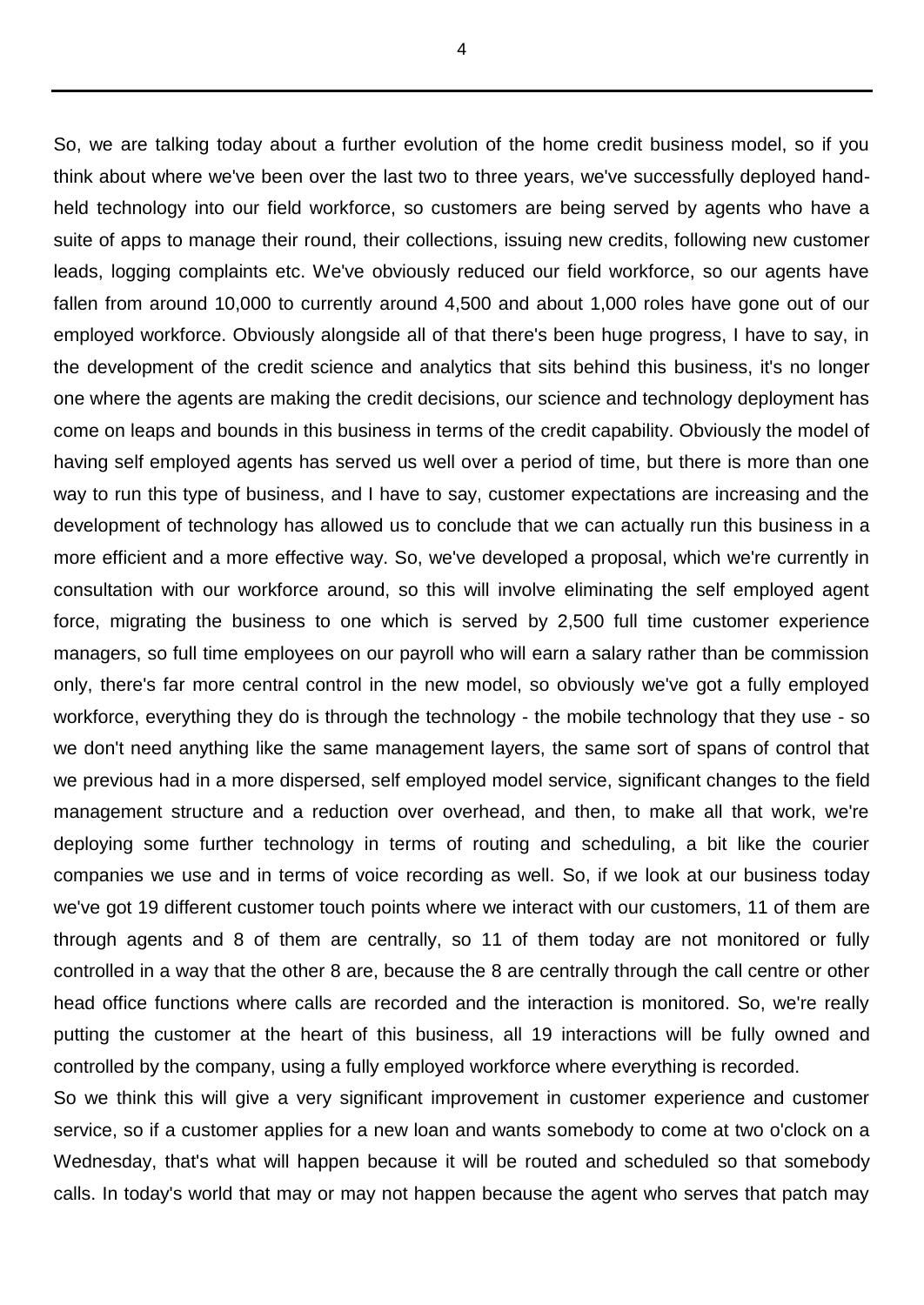or may not work on a Wednesday, as obviously most of them continue to be part time. The biggest complaint we have in this business is, any ideas? It's the agent didn't call. Again because the agents manage their own work, it might suit the agent but it doesn't particularly suit our customers all the time. Again, that will disappear in the brave new world. So, finally, there's also some significant financial benefits attached to this programme, I can't really say any more today because we're in the middle of a consultation with our workforce, so we need to get the other side of that consultation, but I'm expecting that the new model will be fully operational by July, we'll be able to say more about it at our Capital Markets day.

So, moving onto some more. So, Satsuma, again, the market's held up pretty well, partly to our surprise I guess that there are still quite a large number of online, short term lenders in the market, the FCA didn't actually dislocate them all so there's still a significant, relatively crowded market as payday lenders look to either eke out their model or to evolve their model into instalment lending, competitors are still spending quite heavily to clear both the line in advertising to attract new customers, but they're all struggling to make money, and there's evidence that the market is now beginning to consolidate, you've probably seen DFC's UK business currently up for sale. So, in terms of what we've been doing, obviously we've been looking at driving further volume through developing the underwriting, developing cost effective distribution, developing the customer journey, so we've now got the cost of a new account bbooked into the mid double digits, which I think is way better than most of our competition. We've augmented the small ticket weekly products with the monthly products, that's now taking about 80% of the volume in the business, so proving very popular. We've got very healthy rates of further lending now beginning to develop, we've got a mobile app in the pipeline, as you know we've been testing that through the second half of last year, that will be rolled out through the first part of this year, and we've seen a healthy increase in new business volumes, particularly in the fourth quarter. And again, volumes trading really well through Q1 to date.

So, moving on finally to Moneybarn, obviously this market remains highly under-served, the supply of credit still well below the levels seen in 2007, so for those of you who followed the space for a while if you remember Cattles business, they had at least a billion pounds of sub prime finance receivables when they failed, Moneybarn is now the market leader with 300 million or so of receivables on its books, so, that's just to put a kind of perspective on the under-supply of credit that exists in this market. It is actively competed for though, there's around ten or so players that Moneybarn is up against. Demand's holding up pretty well, it was slightly slower in the fourth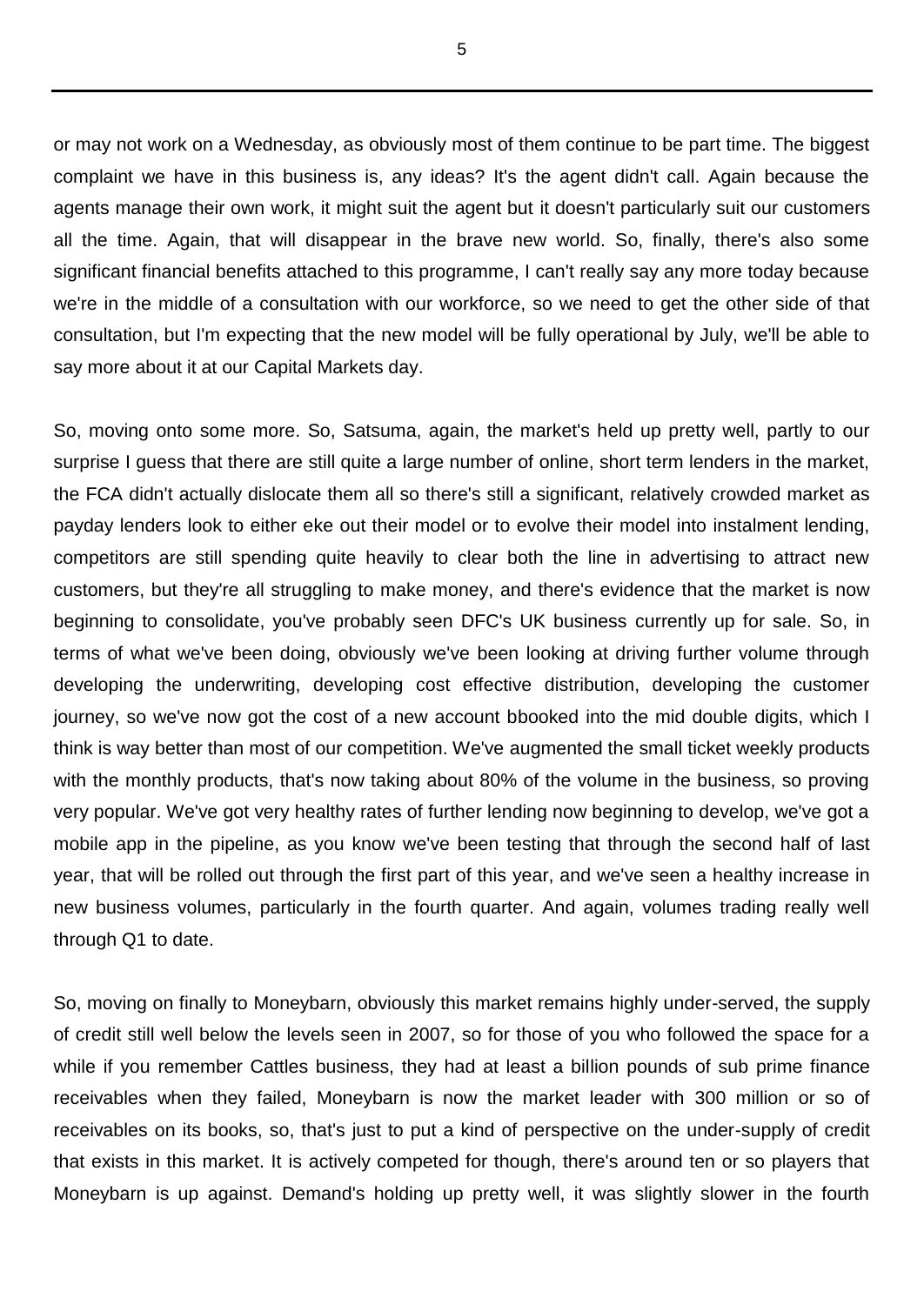quarter, particularly at the sort of bigger ticket end of the range, but I have to say January has bounced back very strongly, and we wrote an all time record volume of business in what traditionally is a quiet month, so a very good start to 2017 after a slightly slower Q4. So, obviously we've been working hard with our intermediaries, most of the business here is obviously through brokers to maintain primacy with those brokers, and a lot of that's about service, so continuing to invest in the platform in a capacity to make sure that we're well placed to meet the demand that's there. Light commercial vehicles is something we started earlier on in 2016, it's going really well, volumes are building nicely and the credit quality is particularly good. We've also just started motorcycle lending as another asset class where we have our toe in the water. And finally, we've rebuilt and relaunched the Moneybarn website: it's one of the steps on the journey towards building a stronger B2C proposition.

So, last slide from my opening remarks, just on Brexit. So, obviously some uncertainty out there in terms of various macro economic risk, so I thought it was just worth stepping through those to tell you how we see them. So, rising unemployment, clearly a potential risk to the economy, so I come back to the fact that our growth has not been via loosening credit standards, Vanquis has the same credit standards in place that it did through the financial crisis, and obviously for those of you who've followed the company for a while you remember the company traded very well through that crisis and sort of met its targets and in particular its risk margin through that period. Serving certainly a similar profile of customer, doing steady work, it's got relatively low defaults rates and obviously the loans are secured with recourse to the vehicle. Home credit is sort of late cycle and I guess a lot less volatile, so the customers here in and out of work regularly, part time, temporary, casual employment, the delta between peak and trough for these customers is a lot less than it is in the sort of Vanquis, Moneybarn type population. If we move onto inflation, obviously with a weak exchange rate and potentially more expensive imports we may see higher rates of inflation, historically we've only really seen any impact on our home collected customers, those on really low incomes, and I guess what's different from the last bout of inflation that we saw through 2010, 11, 12 is that the quality of the book is much better as evidenced by the improvements in impairments to revenue and the other ratios that we're showing, you can see the quality of the book is in quite a different place than it used to be.

Rising interest rates, well maybe a concern if you're running a building society or a secured lender, our customers are not rate sensitive, they're not homeowners so they don't need to worry about their mortgage payments doubling or trebling when rates eventually normalise, neither are they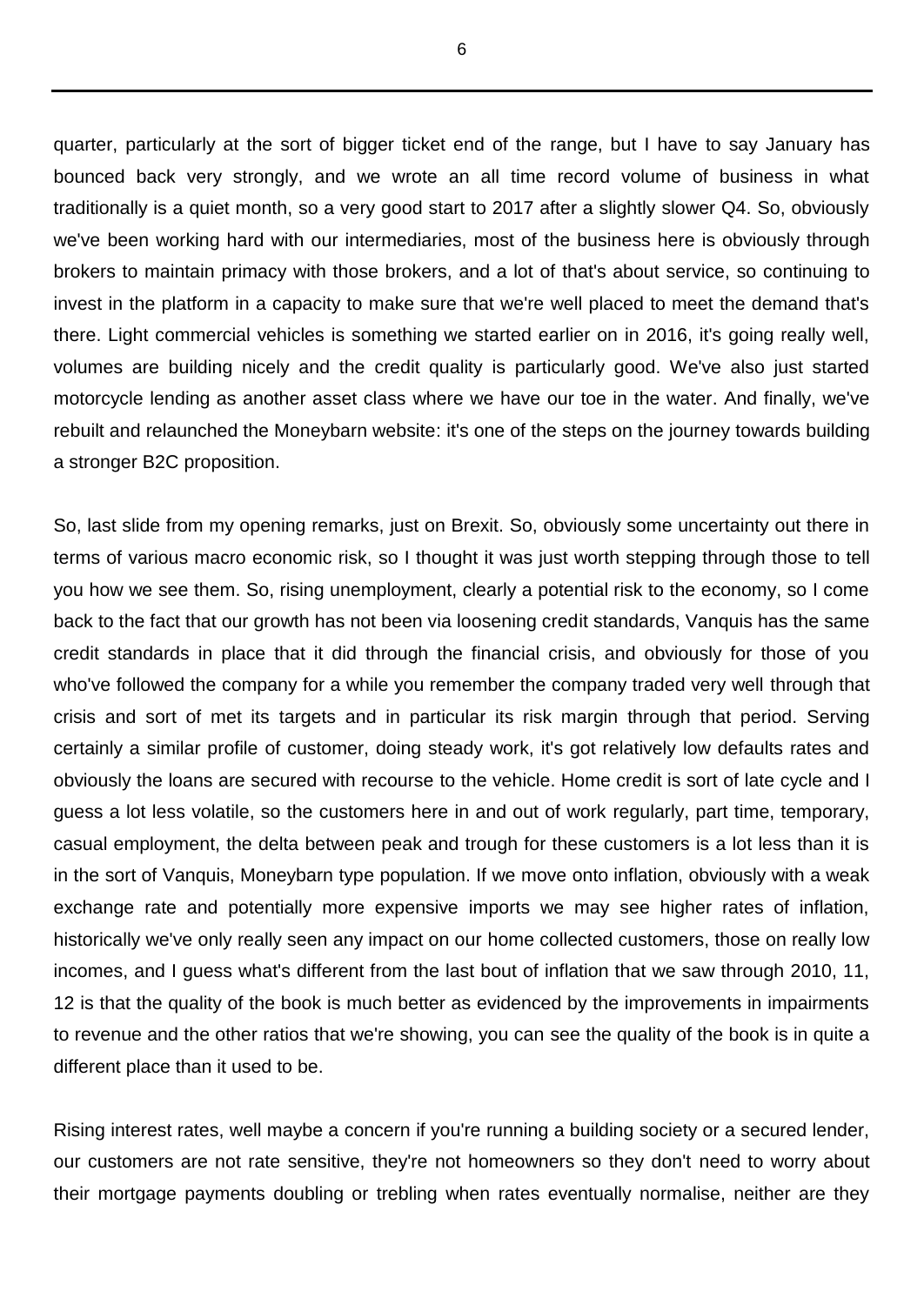heavily indebted by definition, they're under-served, under supplied with credit, so our customers are not typically rate sensitive, and as far as the company goes their interest cost is a relatively small proportion of our income statement.

Finally, in terms of debt capital markets, obviously we have a very well diversified set of funding sources, we're fully funded out for two and a half years or so to October 2019 right now, and clearly we have a bank within our group, so our largest business is fully funded through retail deposits. So, I guess the summary here is, we performed very well through the 2008, 9, 10, down to then we haven't changed credit standards since that time, in fact we arguably are somewhat a better quality book as we go forward into the post Brexit environment.

Finally to the positive, we may well just see the high street banks rein things in a little bit because they have loosened things quite a lot through the last few years, so the extent to which our market size is defined by where the banks choose to draw the line, if they draw the line more tightly then it expands our universe. You may well see some of our smaller competitors struggle to raise funds for growth, again in an environment where the main sources of funds, i.e. the high street banks, maybe have a low risk appetite to fund the non-standard lending industry as well as the nonstandard consumer. So, I'm now going to hand you over to Andrew to take me through the financial review.

### **Andrew Fisher, Group CFO**

Thanks Peter, good morning everybody. So, here are the group results, strong results, adjusted profit before tax up 14.1%, earning per share up 9.2%. Vanquis, as you can see, has delivered preexceptional profits at 11.3%. From further growth in the receivables book against continued tight credit standards and a stronger than expected risk adjusted margin due to delinquency gently improving through the first nine months of the year before stabilising through the final quarter.

CCD's profit before tax was up 9.3% to £115.2 million, this reflects a robust profit performance from home credit which produced a similar profit performance to 2015, and a reduction of around £12 million in the start up losses associated with Satsuma.

Moneybarn's traded strongly, as you heard, with a 28% year on year increase in new business and profits up 46% to £31.1 million, which was a little ahead of our internal plans for the business. Central costs, £16.7 million, were a little lower than last year, mainly due to lower legal and professional costs.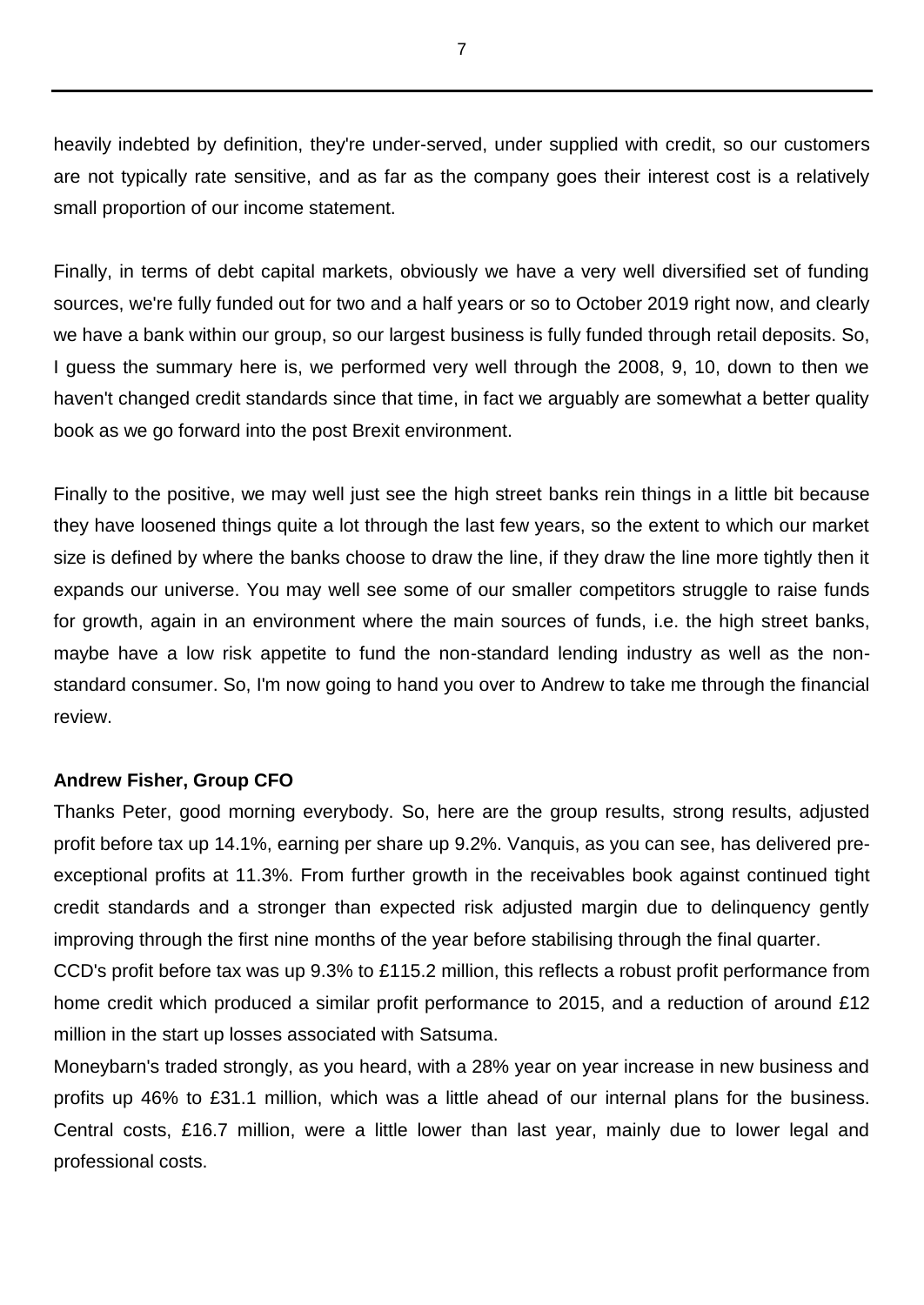So, the group's adjusted profit before tax of £334.1 million, that was up 14.1%, the growth in adjusted earnings per share of 9.2% was lower, reflecting the impact of the 8% banks surcharge on Vanquis profits in excess of £25 million, and that was effective, of course, from the beginning of 2016. The full year impact of the bank tax is an amount approaching £15 million.

The group profit before tax and earnings shown here are stated before a £7.5 million amortisation of acquisition intangibles on Moneybarn, they're also stated before an exceptional gain of £20.2 million on the sale of Vanquis Banks interest in Visa Europe, which you will recall we explained at the interim results, and a £2.9 million impairment charge in respect of glo's IT platform following the decision to develop guarantor loans using the Vanquis platform.

The groups ROA, reduced from 16.1% to 15.3% in 2016, due to the impact of that bank tax surcharge. If you exclude that impact the group's ROA has shown a marginal up tick to 16.2%, the numbers there, due to stronger returns at CCD and Moneybarn.

The final dividend, Peter's commented on this, increased by 13% to 91.4p, which when taken with the 10.2% increase in the interim dividend produces a 12.1% growth in the full year of 2016 dividend per share to 134.6 pence. It's, as you'll see shortly, it's supported by strong capital generation and a pretty robust funding position, and reflects cover, still nicely ahead, 1.32 times, nicely ahead of our policy minimum of 1.25 times. So, turning now to the businesses. Vanquis, good performance, UK profits up by 10.2%, £204.5 million from strong receivables growth and favourable margins.

The demand for non-standard credit cards continues to be strong, the marketing activity of competitors in both direct mail and the internet channels have continued to broadly similar levels. Customer numbers ended 2016 at 1.55 million, up 8.7% on last year. Against continued type credit standards and a consistent acceptance rate, which runs at around 25%, Vanquis Bank's full year bookings of 406,000 were 27,000 lower than 2015, the shortfall in bookings can be attributed to a reduction of 43,000 to just 10,000 bookings through the face- to-face channel. A management decision was taken to fairly heavily curtail volumes due to the relatively low quality and relatively weak activation levels experienced on business written through this channel during 2015.

Taking a look at the half year splits, first half bookings were 184,000 customers were 32,000 lower than the previous year, followed by a strong resurgence to 222,000 bookings in the second half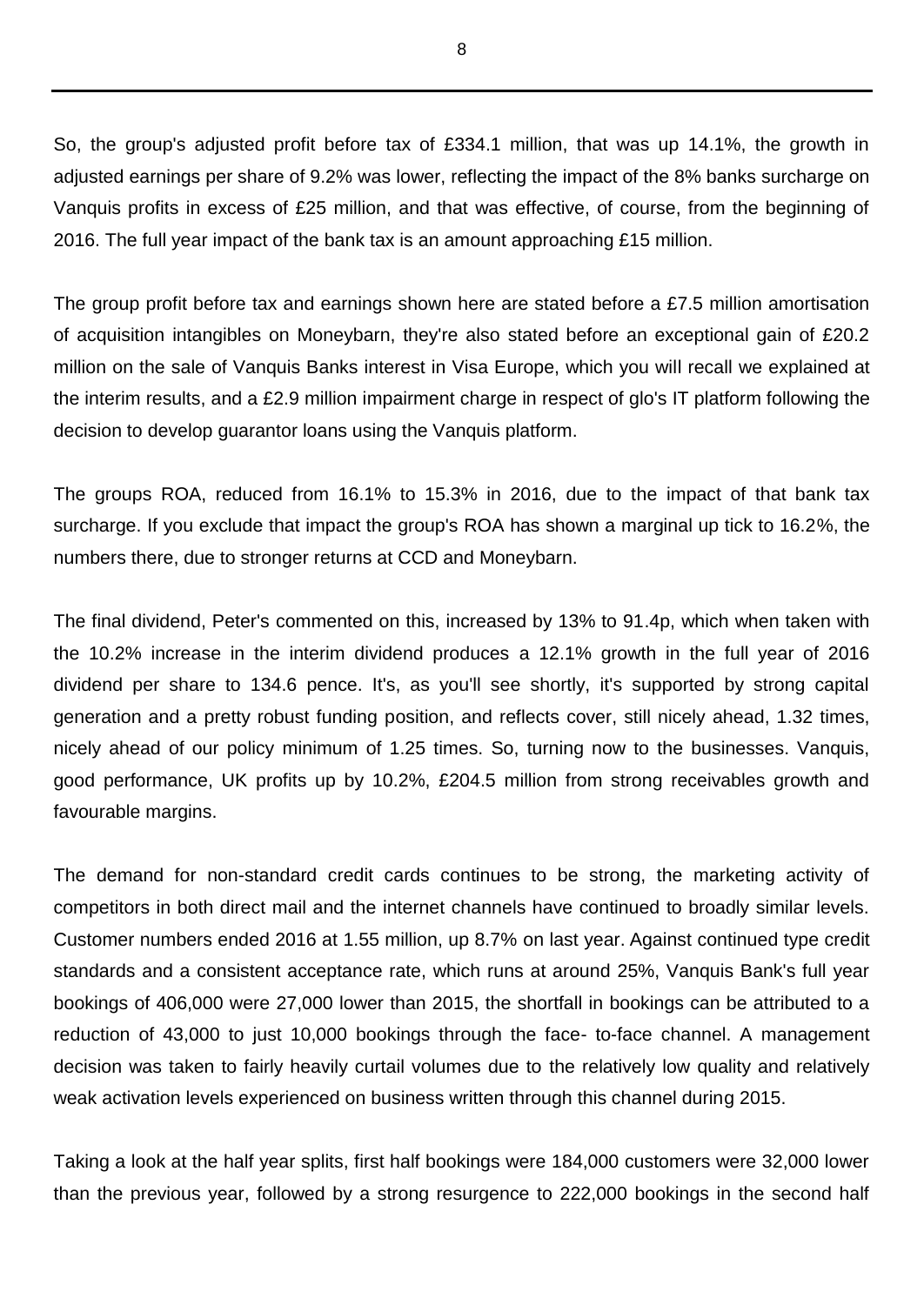which was 5,000 higher than 2015. We explained at the interims that in 2016 the marketing programme was more heavily weighted to the second half, this allowed the incoming managing director, Chris Sweeney, the time to review the existing programme, develop a series of actions to expand both distribution and the credit card proposition. This refresh included a wide range of initiatives and an example of which is that it includes the new express check service which allows customers to check the likelihood of being accepted without affecting their credit score. The result is that we've seen the emergence of strong momentum and in particular bookings through the internet channel. Vanquis also launched the Chrome credit card during the second half, as Peter referenced, this expands the business into the nearer prime segment of the non-standard market, it's a completely natural extension and the early volumes being delivered by Chrome are encouraging. For obvious reasons we are not going to give specific numbers. It's important to point out that this momentum has been established without any significant contribution from the pipeline of opportunities, through partnering with third parties, other lending institutions, brokers, providers of retail, finance that Peter referenced, and we'll expand upon that opportunity at the Capital Markets Day. However, at this stage, what is clear is that the momentum behind new bookings being carried into 2017, and in the pipeline of further opportunities is expected to lead to a material step up in 2017 bookings. Now, as many of you are aware, Vanquis has been booking around 400,000 or a little over 400,000 new accounts in each of the last three years, with an annual investment in each vintage of new lending of between £50-60 million. This is followed by a strong payback in subsequent years. The J curve reflects the cost of acquisition and early impairments versus the progressive build in revenues from Vanquis Banks low and grow approach to lending. It follows that if the expected year on year step up in booking volumes in 2017 materialises, which is highly likely, it will result in a proportional increase in the year one investment before then producing a strong payback from 2018 onwards.

Finally, as Peter mentioned on Vanquis, it successfully developed its loans platform, and November commenced testing instalment loans to its existing credit card customer base with encouraging early results. In reviewing 2016, the numbers associated with that activity are a rounding difference and we will be communicating our plans for this business at our upcoming Capital Markets Day.

So, turning to receivables. The credit line increase programme to customers with a sound payment record represents over two thirds of the credit issued by Vanquis, and together with the growth in new customers produced a receivables growth of 13.8%. The chart at the bottom of this slide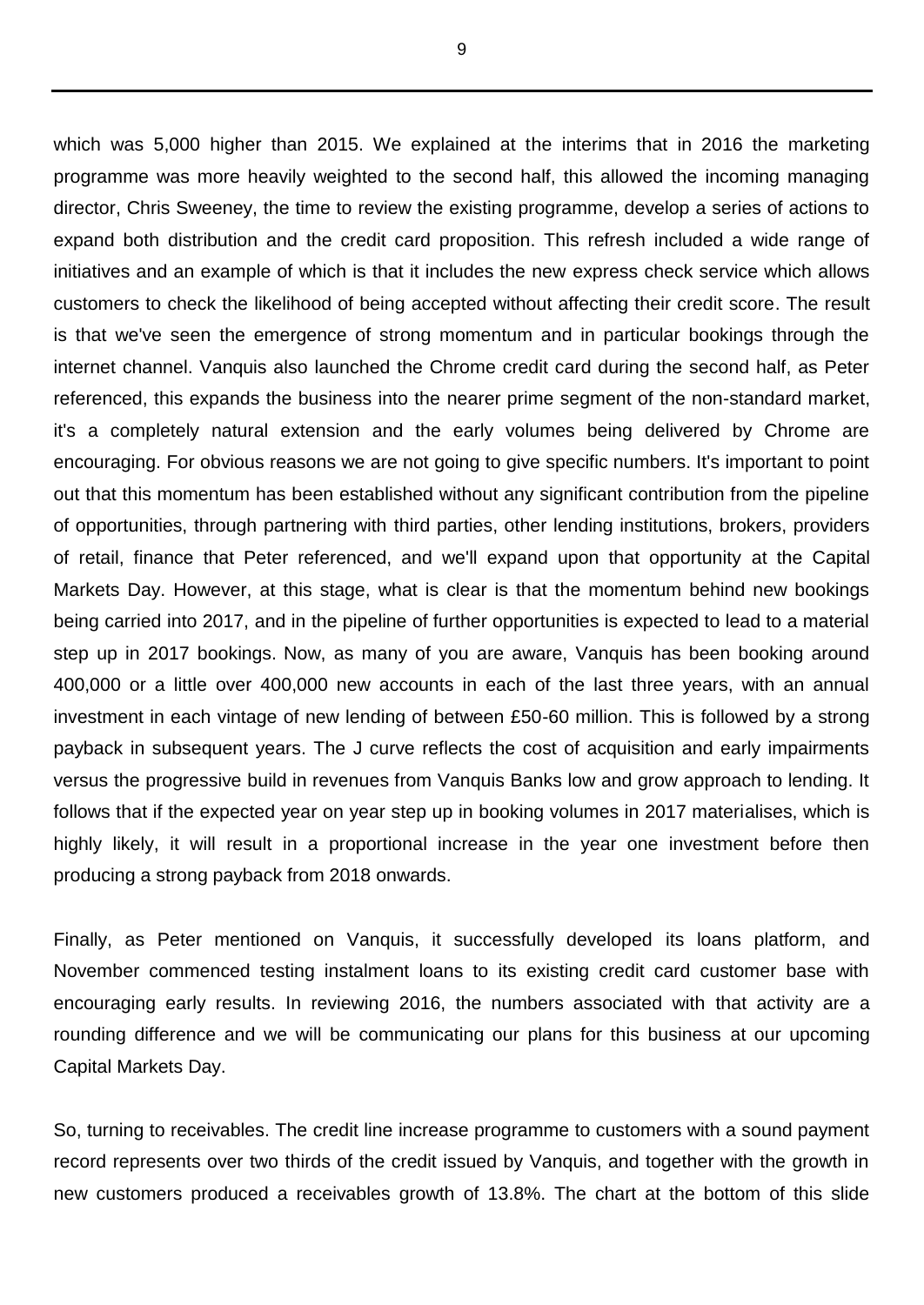shows the development of the average customer balance, it increased to £922 in 2016, as a proportion of new customers and the total population has been reducing. It's clearly on track towards our medium term guidance of £1,000. We've guided to some moderation in the analysed risk adjusted margin and you can see a reduction from 32.8% to 32.2% over the last year.

Before looking at the detail it's important to recap on the relative stability of Vanquis Bank's risk adjusted margin through the cycle. Two characteristics of the business model underpin this stability, first the loan growth strategy which seeks only to extend further credit to customers who have established a sound track record with us, and secondly, maintaining high levels of credit line utilisation which controls the risk associated with undrawn credits lines which can crystallise as losses in a downturn, and that's why we manage utilisation to around 70%. This charge is a reminder that the business delivered a risk adjusted margin of 30% during the downturn between 2008 and 2010. The risk adjusted margin then expanded to a peak of around 35% as consistently tight standards remained in place, with a resulting underlying improvement in the quality of the loan book showing through in the form of falling delinquency against that backdrop of a stable and then improving UK employment market. We've applied consistently tight credit standards in the business over the last seven years and we only book new business that meets our minimum thresholds. This means that if there's a change in the external economic environment, which impacts the UK employment market, our visibility on how the business will perform is good. It's also worth observing from the chart that, all other things being equal, the business experiences increased impairment when unemployment is rising, and once it stops rising the rate of impairment settles down close to the preexisting level. So it's not the absolute level of unemployment that matters: it's the rate of change.

The detail for the last 12 months shows the analysed risk adjusted margins moderated by point six of a percent, this reflects the benefits from improved delinquency of point four percent, and a one percent reduction in the revenue yield. Taking a closer look at delinquency trends and their financial impact, it's apparent that tight credit standards and an improving employment market, saw delinquency rates progressively improve and reach record lows for the business by the end of the third quarter. Since September delinquency rates have remained stable. The improving delinquency during the first nine months of the year resulted in a 1.3% reduction in the impairment rate during 2016. Over the same period, the corresponding credit performance of the book has improved and arrears have fallen, reducing the yield from interest and late and over limit fees by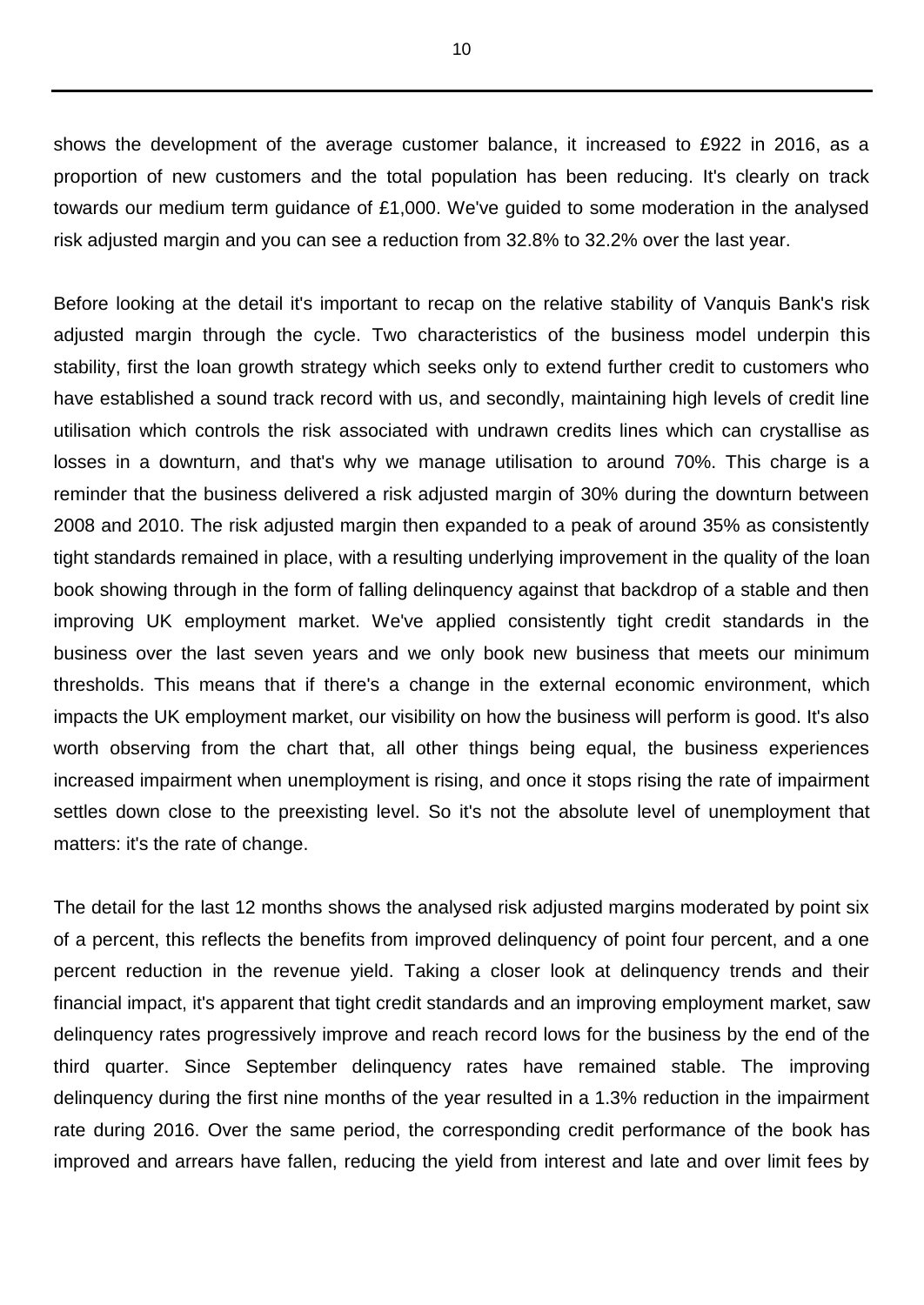point nine of one percent. Taking these together, they explained the net year on year benefit of point four percent to the risk adjusted margin from improved delinquency.

There's also, as you can see, a 1% reduction in the revenue yield from the full impact of the reduction in interchange fees which came into force at the beginning of 2016 together with some further reduction in the penetration of the ROP product into to the customer base. The stable delinquency trends experienced, during the fourth quarter, are expected to continue through 2017. Vanquis also expects to build its presence in the nearer prime segment of the market as we described. These factors, together with some further reduction in the yield from the ROP product, will see the risk adjusted margin moderate towards 30% in 2017.

Here are the Vanquis Bank IFRS 7 disclosures: the profile reflects a stable low arrears in the business with 94% of accounts fully up to date with their contractual payments compared with 93.3% at the end of 2015, for reference, as usual, I've included the impairment policy we use at Vanquis which is unchanged. Cost growth, 15.4%, was higher than the 13% growth in average receivables this year, and this is because, as flagged at the interims, we authorised a step-up in expenditure to support the programme of initiatives that are augmenting the medium growth credentials of the credit card business. This added some six million or so to the cost base in the second half of 2016 and that will continue at a similar rate in 2017. Interest costs, actually reduced by 1.6%, notwithstanding the growth in receivables, this reflects, of course, the marked reduction in Vanquis Bank's funding rate from 5.3% in 2015 to 4.6% in 2016 due to a lower blended rate on retail deposits and a lower funding, group funding rate, on the inter-company loan from PFG. And the bottom line, the return on assets has reduced from 15.8% to 13.8% in 2016, mainly due to the impact of the bank tax surcharge, excluding that surcharge the return on assets would remain above 15% as you can see from the numbers at the foot of the slide.

So, moving onto CCD. The repositioned Provident home credit business is delivering strong returns and has supported the continued investment in developing Satsuma. Profits in 2016 have increased by 9.3% due to a reduction of around £12 million in start up losses at Satsuma. Customer numbers in CCD have shown a year on year reduction of 9.1% to 862,000. Here it is, this chart shows the progressive reduction in customer numbers since the repositioning of the home credit business over the last three years, you can see that tighter credit standards, which have been in place for three years, have continued to curtail the recruitment of all marginal customers, you can also see that customer numbers have now stabilised pretty well and the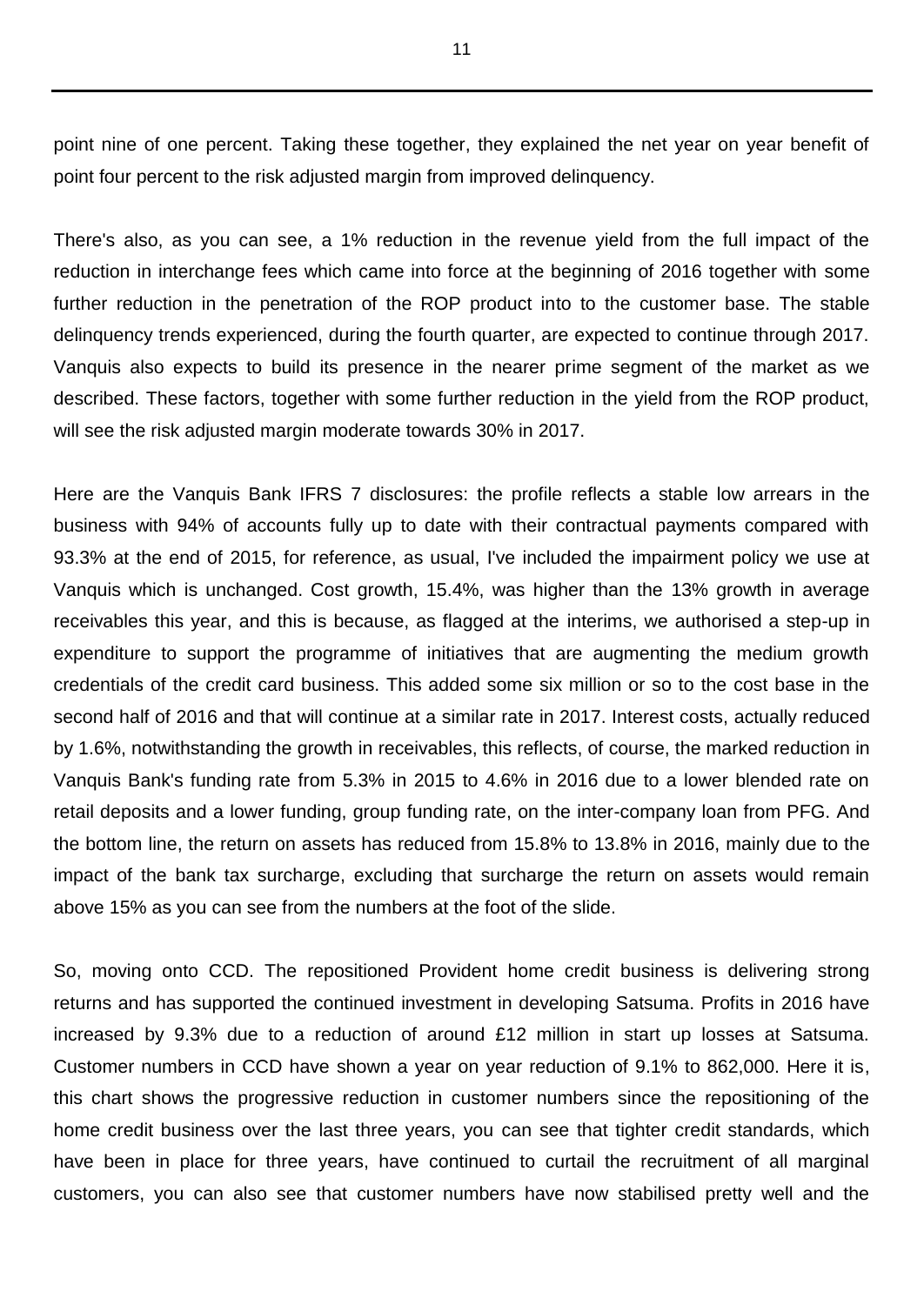majority of the 9.1% year on year reduction in 2016 took place in the first half of the year. customer numbers during the second half of the year were therefore relatively stable.

So, turning now to receivables in the business. Demand and customer confidence from home credit customers remains robust, household incomes and the cost of living for these customers, which we measure on a quarterly basis, have both shown a further, modest improvement during 2016. In addition, the improvement in the credit quality of the book has raised the population of customers eligible for larger amounts of credit, over a longer duration, and supported a 9% increase in sales, notwithstanding the contraction in the customer base. This has resulted in the reemergence of receivables growth with 2016 receivables showing a year on year growth of £40 million or 7.3% up from the 2.6% growth that we reported at the half year at June.

CCD's risk adjusted margin at 78.4% in the year, and this chart shows the progress of that over the last three years, resulting from the repositioning of the business of course. Over the last year the risk adjusted margin has shown a modest reduction of 3.8%, to 78.4%, comprising a 1.6% reduction in the revenue yield and a 2.2% increase in the impairment ratio, both of which were consistent with our internal plan, so, just to explain that, the movement in the revenue yield reflects the focus on serving good quality customers who tend to be more eligible for longer term loans which carry a slightly lower yield, so the reduction of 1.6% is purely a mix effect. Strong adherence to standardised arrears and collections processes and consistently tight credit standards have resulted in a stable collections performance and stable arrears during 2016, this compares with a strong improvement in both of these metrics in 2015 which resulted in impairment credits in that year, as a result, the impairment ratio of 23.6% is 2.2% higher than it was in 2015. Looking forward into 2017 we expect the risk adjusted margin to remain stable.

So, this slide is the IFRS 7 numbers for CCD, and again, a consistency with what I've just been talking about in terms of improvement in the book with 55.3% of the book fully up to date versus 51.3% a year earlier, and again, the unchanged impairment policies at the foot of the slide for your reference. Costs were 7.7% or £21 million lower in CCD. Around £7 million of the reduction results from the annualised savings of £14 million secured in June 2015 from the head count reduction associated with completing the roll out of technology across the field operation. The remaining reduction reflects a reduction in agent commission costs consistent with a review of rate thresholds together with lower costs in Satsuma from much more cost effective marketing. Interest costs were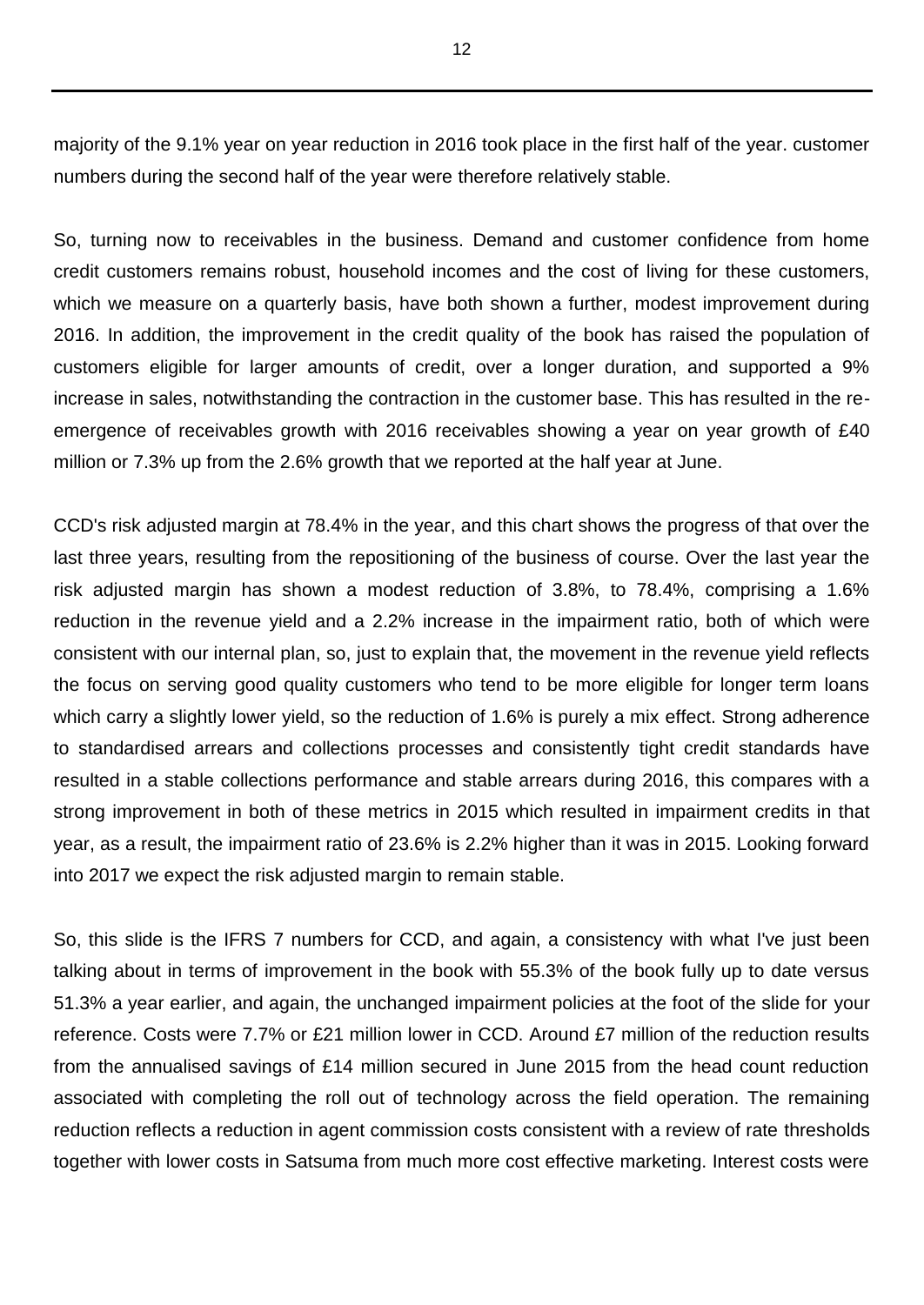1.8% lower than last year versus the 1.8% increase in average receivables, and again, that reflects the reduction in the group funding rate for the business from 6.8% to 6.6%.

And finally, returns: the repositioning of the business and reduced start up losses in Satsuma have improved returns here with ROA increasing to 22.3% in 2016 from 21.2% a year earlier. And now onto the understated Moneybarn. The business has performed well during 2016, again, delivering an increase in profits of 46%, slightly ahead of our internal plans. Our customer numbers ended the year at 41,000, up 32.3% from 31,000 at the start of the year as the business continues to benefit from strong, new business volumes.

This chart shows the track record since acquisition of the business, which was in August 2014. 2016 new business volumes totalled 21,500 vehicles and showed a year on year growth of 28%, volumes during the first half of the year were very strong, totalling nearly 11,500 new vehicles and moderated to 10,000 or so vehicles in the second half, reflecting the seasonally quieter fourth quarter. Early 2017 has seen strong demand and record volumes of new business, as Peter mentioned. The significant step up in volume since acquisition reflects the development of the proposition which by early 2015 included lending up to retail value and reducing the minimum then from £5,000 to £4,000. These changes have made the business more competitive and reinforced Moneybarn's primacy across its broker network which remains, of course, the dominant distribution channel for the product right now. And it's important not to lose sight of the importance of Moneybarn's investment in its platform and its people to reinforce leading customer service whilst handling much higher volumes of business.

The strong growth in new business volumes has resulted in year on year receivables growth of 35.4%. The rate of growth in receivables is higher than the 32.3% increase in customer numbers due to the cumulative benefit of the rapid growth in new business over the last two years. The average size of new loans has reduced from a previous average of around £8,900 to around £8,200 in 2016 as a direct result of the modest shift in mix of business towards lower value vehicles, which carry a higher yield. And the receivables book of £297 million has now more than doubled from £130 million at the date of acquisition. The revenue yield increased to 30.3% from 29% in 2015 reflecting that shift in mix towards margin lower value vehicles which tip it to carry a higher yield. Default rates have also increased over the last 12 months consistent with the mix of business being written. As a result, the risk adjusted margin has moderated slightly to 24.1% in 2016 down from 24.3% in 2015, but unchanged from June 2016. Based on the current delinquency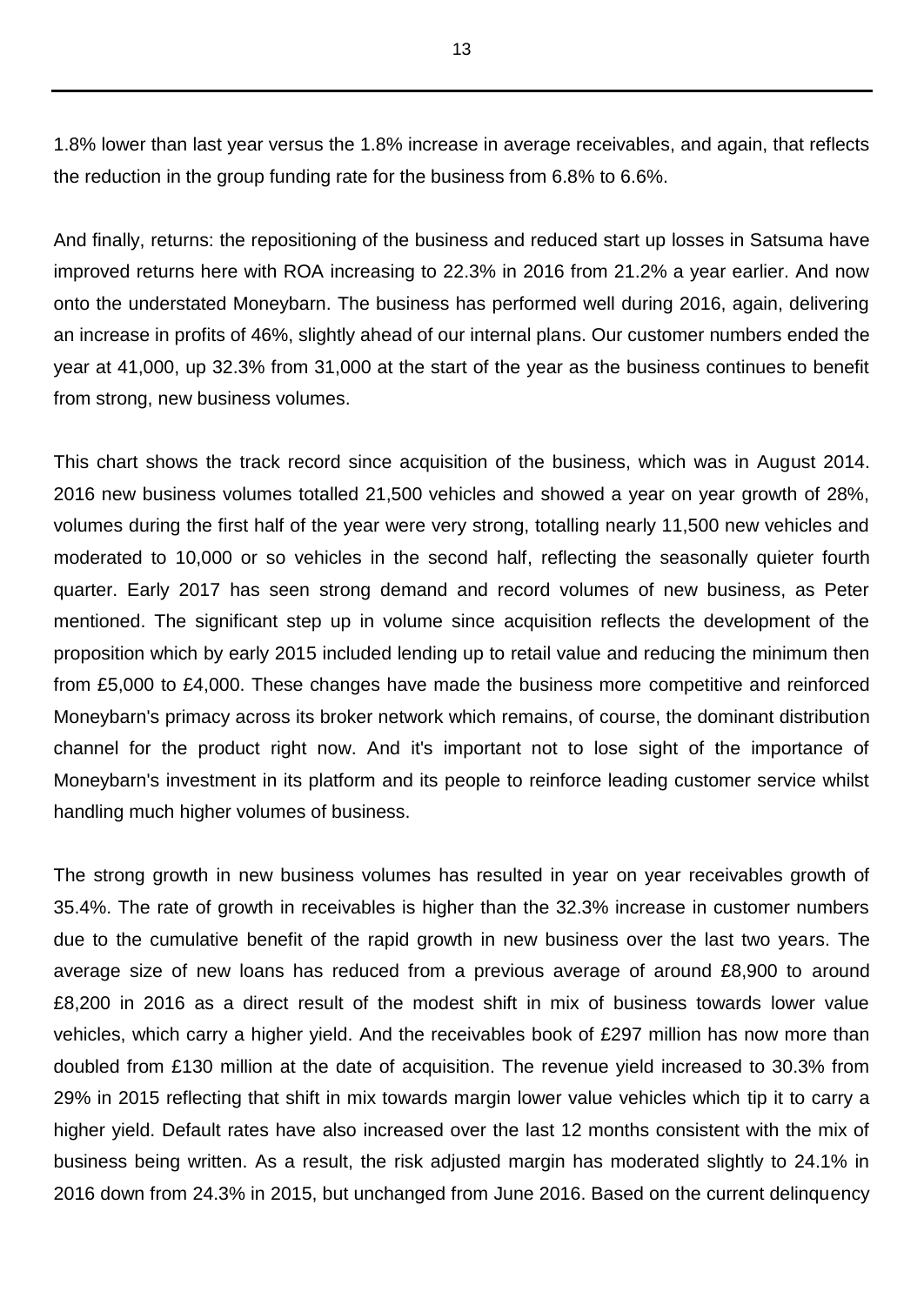trends and mix of business the risk adjusted margin is expected to remain at a similar level during 2017.

As already mentioned, 2016 was another year further investment at Moneybarn, principally in the additional head count and its platform to support growth and to meet, of course, the more exacting regulatory standards under the FCA regime. As a result, head count has increased from 151 to 195 during the year, this has resulted in the cost base growing by 31.4% in the year, although this is within the 39.7% growth in average receivables as the business has benefited from some modest operational gearing. Interest costs have grown by 33.7%, lower than the growth in average receivables, this primarily reflects the retention of profits since acquisition as the capital base of the business is towards the group's target gearing ratio of three and a half times. Moneybarn is a high returns business, as demonstrated by the ROA of 13.1% in 2016, up marginally from 12.9% in 2015 due to the modest operational leverage I just mentioned.

So, onto the balance sheet: Goodwill, £71.2 million arose on the acquisition Moneybarn in August 2014 and as you'd expect this remained unchanged. We also have to value the broker relationships, they were attributed a value of £75 million using a discounted cashflow model, this intangible asset is then amortised over ten years and the amortisation charge in 2016 was £7.5 million, resulting in a reduction in the assets to £57.5m at the end of the year. Overall group receivables up 14.4% or by approximately £290 million to £2.3 billion, and I've covered the moving parts within that.

I thought I'd just say a word or two about IFRS 9 which comes into force in 2018, IFRS 9 changes the impairment methodology on receivables from the current incurred loss approach where provision is made when an account goes into arrears in simple terms, to an expected loss approach where provisions are made for expected losses on day one, so, when implemented, IFRS 9 will result in a reduction in receivables and net assets for all lending institutions. The technical interpretation of the standard, frustratingly, an industry practice is still evolving, but we're well progressed with our evaluation and expect to provide an impact analysis with our 2017 interim results.

The two main impacts of adopting IFRS 9 will be a reduction in distributable reserves and regulatory capital. You should be reassured that Provident Financial plc has over £200 million of distributable reserves at the end of 2016 which can more than accommodate the impact of IFRS 9.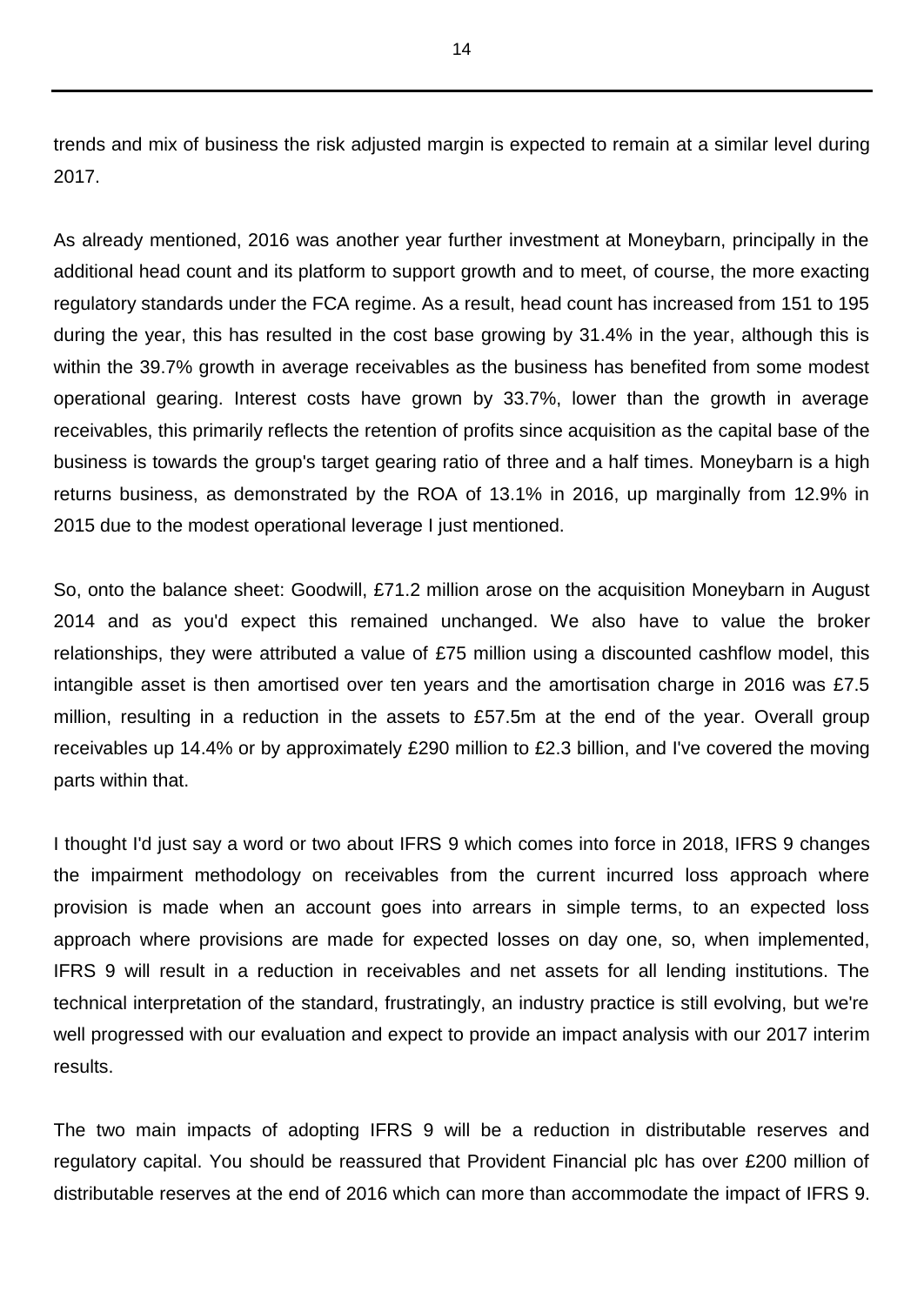The group also has a healthy surplus of regulatory capital, that not withstanding that we've now had confirmed that there will be transitional rules which allow the impact of IFRS 9 to be phased in over a five year period. I should also emphasise – for the avoidance of doubt – that the impact of IFRS 9 does not impact the ultimate profitability of a loan, the group's cashflows and capital generation, or our banking covenants which are based on frozen GAP prior to the impact of IFRS 9.

The pension asset showed a surplus, £72.4 million up from £62.3m on an accounting basis at the start of the year, the increase principally reflects the increased spread between gilts, which is the major asset class held in the pension scheme and the yield on corporate bonds which is used for discounting purposes. You may recall the following announcement to the proposed acquisition of Visa Europe by Visa Inc., the group recognising available for sale investments of £17.5 million at the end of 2015, representing the fair value of Vanquis Bank's interest in Visa Europe and as we outlined at the interim the acquisition was completed on the 21st June last year and the final terms of the transaction were slightly more favourable producing an exceptional gain of £20.2 million which has been recycled from equity, through the income statements in 2016. I'll return shortly to funding.

Net assets £790 million up from £707 million a year earlier, and the gearing ratio measured on a banking basis remains stable at 2.3 times. And here you see the stability of the group's gearing ratio as a result of consistently strong capital generation which has funded the annual dividend and growth whilst operating within our gearing target of 3.5 times. That's step down in gearing from 2014 to 2015 and reflected two factors, first the acquisition of Moneybarn which was almost wholly funded through an equity issue of £120 million, in order to preserve the group's regulatory capital. Secondly, the shrinkage of the home credit receivables book resulted in a release of around of around £40 million of capital over that period fo time. The modest up ticking gearing from 2.3 to 2.4 times during 2016 reflects the leverage of 3.5 times that sits behind the funding of receivables growth of nearly £300 million.

Here's the funding base. So this is the group's portfolio of committed facilities at the end of the year, there are two columns here showing both the committed facilities before and after the recent renewal of the group's syndicated bank facility. So there you have the change. At the end of January, 31st January, we successfully entered into a new, syndicated bank facility of £450 million, maturing in May 2020 and cancelling the existing facility of £382.5 million which was due to expire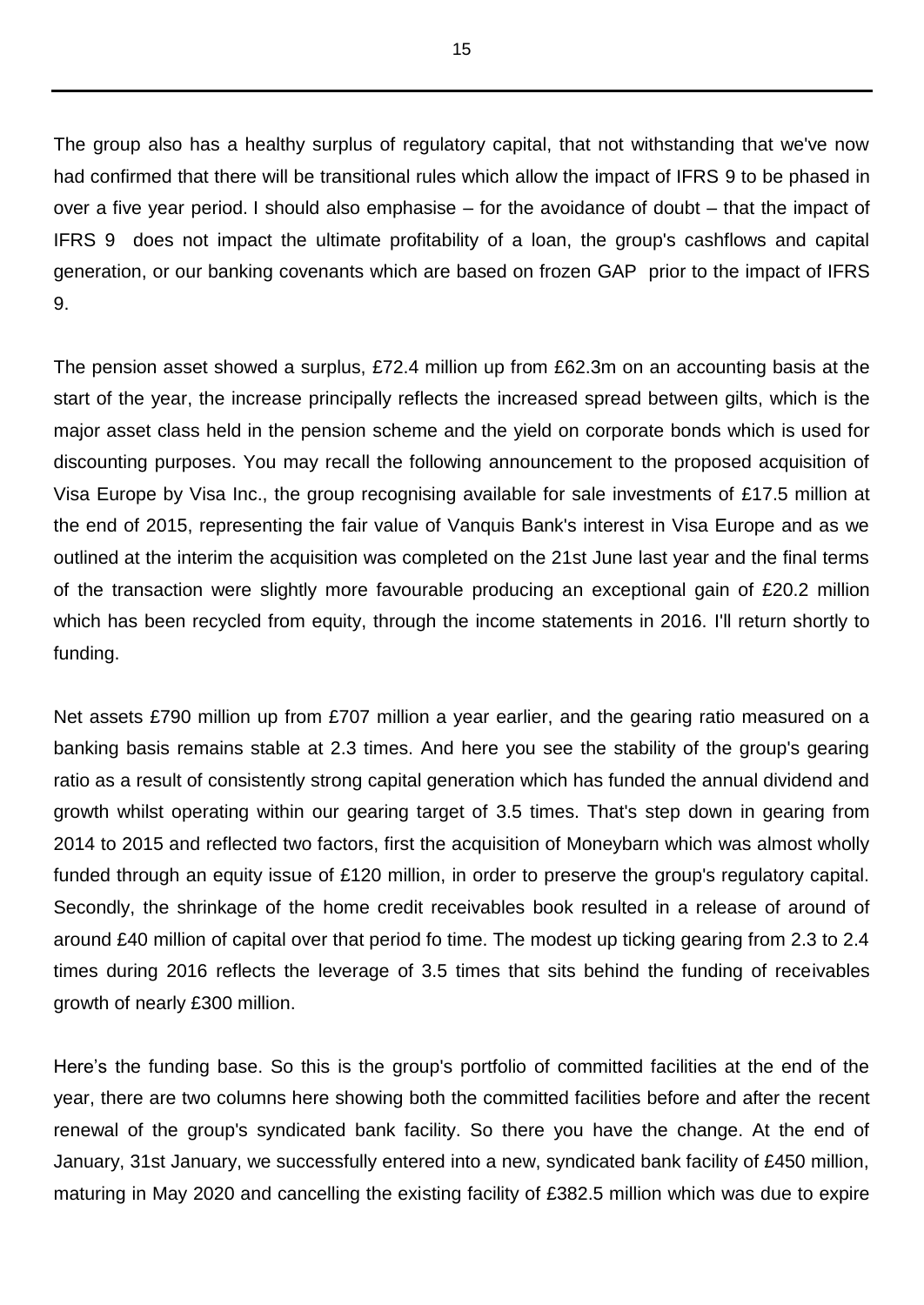in May 2018. The syndicate continues to comprise the group's core relationship banks and the allin cost of funds is 25 basis points lower than the previous facility. The new facility has consistent terms, conditions and financial convenant package to the previous facility, other than the net worth covenant which has been recalibrated to reflect the increase in the group's net asset base.

Next segment of funding is the broad heading covering medium term bonds and private placements, a total of £638 million, the reduction of £50 million from the interim which reflects the repayments of the 2011 retail bond that matured in September last year. The third leg is the retail deposit programme at Vanquis which provided £941 million at fixed term, fixed rate funding at the end of the year, and I'll come back to that in a little bit more detail in a moment.

So, following the renewal of the syndicated bank lines, the group's total committed facilities at December 2016 were just over two billion, and the headroom on those facilities was £207 million. That headroom does not include the additional funding available to Vanquis Bank increasing the retail deposit programme to the point where the whole of its funding, the whole of Vanquis's funding, is provided through retail deposits. At the end of 2016 this additional capacity amounted to £234 million, representing the full amount of the inter company lending from Provident Financial Group. Committed debt headroom plus retail deposit capacity therefore totals £441 million which, together with the capacity of Vanquis to take further deposits as its receivables book grows, is sufficient to meet contractual debt maturities and fund the expected growth of the business until October 2019 when the £250 million senior bond matures.

And there's the maturity profile of the debt. Maturities over the next 30 months or so are relatively light, the step down of £10 million in the first quarter of 2017 is the second instalment on the M&G term loan, whilst the £120 million step down in the last quarter of 2017 is the maturity of the 2012 retail bond. As you can see, the most significant maturity is the senior bond in the last quarter of 2019, and the average period to maturity of the group's bank and debt facilities is now 2.9 years.

Here's the profile of the retail deposit programme at Vanquis, a very attractive profile. Retail deposits of £941 million at the end of 2016, represents about 66% of Vanquis's receivables, up from 58% at the end of 2015, but well below the maximum permitted level of 100%. During the first half of 2016 the growth in the retail deposit book was managed at just £74 million through appropriate pricing. This reflected the relatively high level of committed debt funding held at PFG level as well as a seasonally lower receivables growth profile. The second half has seen faster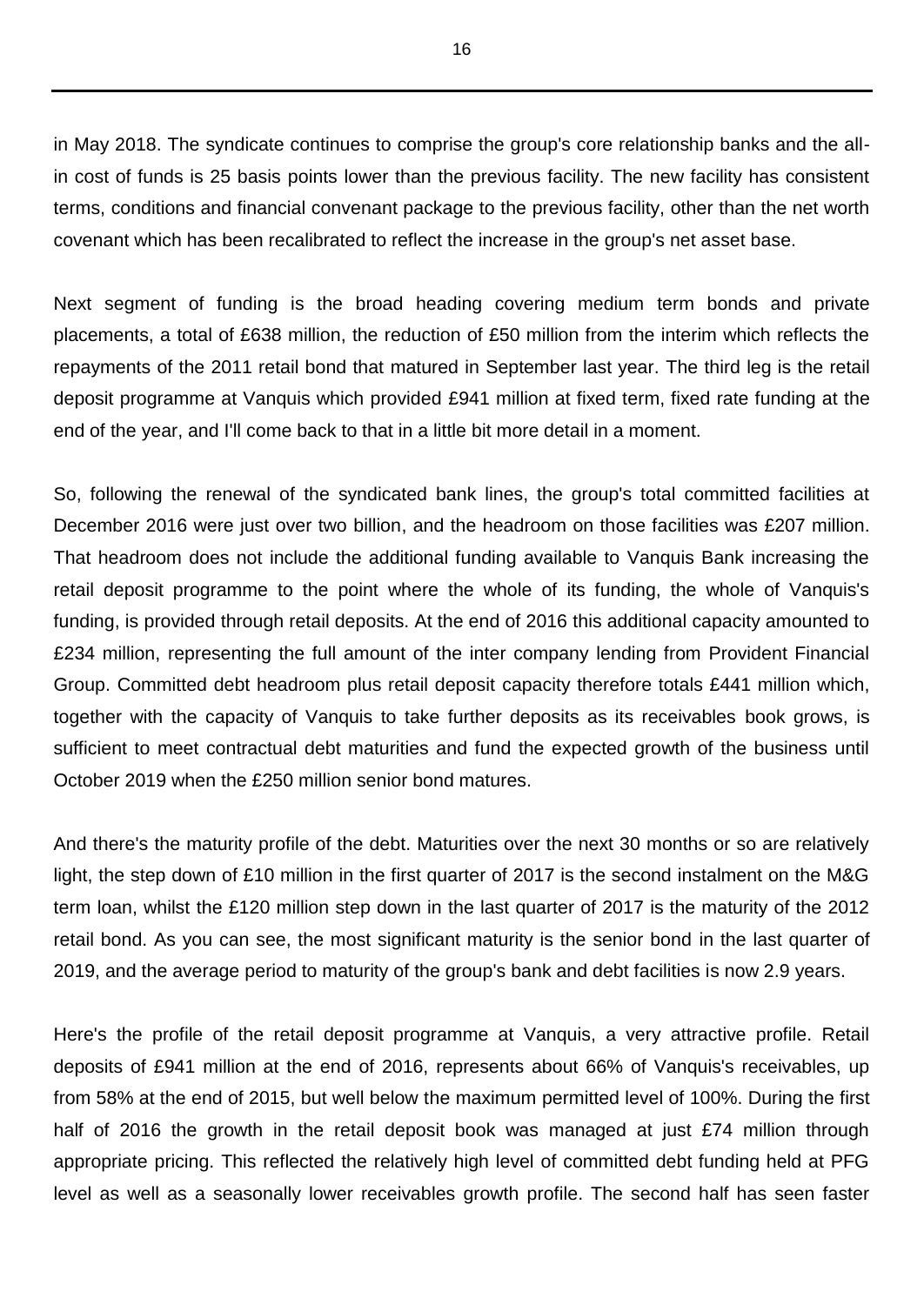receivables growth as well as the repayments of the 2011 retail bond, this has allowed Vanquis to dial up deposit taking at very attractive rates resulting in inflows of £320 million in the second half. Five year fixed rate deposits have represented the majority of the flow at a headline rate of around 2%. This chart shows the analysis of the maturity profile and there are just a couple of points to draw out, first, the average period to maturity of 2.6 years, is in our target range and supported by a mix of retail deposits inbetween one and five years in duration, the profiles appropriately match the cashflows of the receivables book of course. Secondly, the blended all in rate of 3%, which includes the drag from the liquid asset buffer, is relatively low, reflecting the low interest rate environment we've had in the UK in recent times, and which appears to be continuing.

Most of you are very familiar with the relationship between our dividend policy gearing and the group's growth plans, and here it is, our dividend policy is to maintain cover at at least 1.25 times and our gearing target is around 3.5 times against a convenant of 5. Based on 2016 profitability, the retention of profits consistent with our current dividend cover, leverage three and a half times, supports annual receivables growth of approximately £300 million, and this rate of growth is consistent with the medium term growth plans of the group.

So, finally onto cap gen. The group generated capital of £233 million, the composition is shown there, and it's up from £190m or so in the previous year. after funding its own growth the cap gen at Vanquis grew by around £9 million to £152 million during 2016. This includes the benefit of the one off cash proceeds of £12 million from the sale of Visa shares, but has suffered by £15 million from the higher tax payments due to the surcharge. CCD's, cap gen was some £15 million stronger in 2016 due to the reduction in start-up losses in Satsuma primarily, and the one-off impact of the exceptional business restructuring costs incurred in 2015 that didn't repeat in 2016. Moneybarn, you see here, is generating capital sufficient to fund its own rapid growth and is set to become increasingly capital generative as its profits grow. So overall, capital generated comfortably covers the 2016 dividend with a surplus of £37 million retained in the year. It's a strong position, and on that note I'll hand you back to Peter.

### **Peter Crook, Group CEO**

Right, we're now in the home straight, so, without further ado just a few closing remarks.

So, firstly, regulation, there are three things to comment on here, so transfer of regulation to the FCA, Vanquis and Moneybarn were fully authorised by the FCA during 2016. CCD's continuing to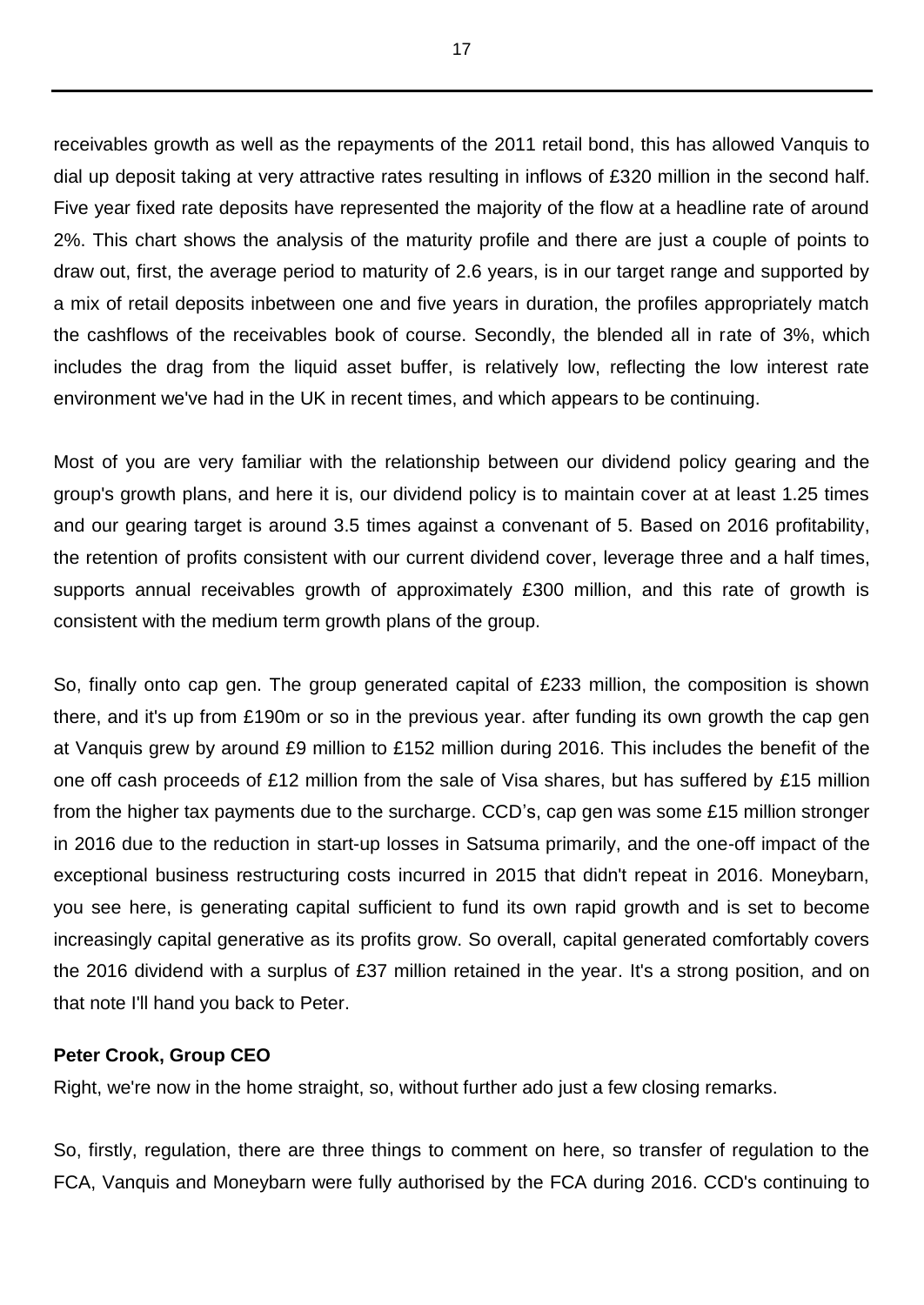operate on an interim permission, no different to the other major home credit lenders, while the FCA completes their work on that sector of the market. And obviously it goes without saying that the ongoing supervision of the group is somewhat more intrusive and exacting than it used to be under the old OFT regime.

The FCA looked at the credit card market, they published their final report I think on the day we announced our interim results in 2016, in July, but they have still got a couple of issues where they're thinking about further work which are around persistent debt, early intervention on arrears cases and how credit line increases are granted, whether customers opt out or opt in. So we're expecting some further consultation to take place this quarter, so I guess that means in March.

Then finally, the FCA's review of high cost credit, now this has been in the pipeline for a while as the price controls and related rule book changes that were implemented in January 2015 around high cost short term credit, or payday lending, were always coming up for review in the first half of 2017. Now, what's happened since then is obviously the CMA have looked at current accounts and overdrafts in particular, the FCA have now picked up the baton on unauthorised overdrafts, well, overdrafts more broadly, and they're combining the review of overdrafts along with high cost short term credit, so it's perfectly natural in our view that they will also look at other adjacent high cost products such as home credit, guarantor lending, rent to own offerings and pawn broking. So this is going to take place through the course of this year, obviously we're engaged in this review, we've responded to the consultation which closed in the middle of February around the scope, and we'll continue to contribute to it as required.

So, moving on, I just thought I'd finally restate the investment case for Provident, so, we are the market leader in non-standard credit, we have a good mix of businesses with attractive growth and returns through the medium term, we've got proven low volatility through the cycle, I think we've demonstrated very consistently, particularly through the financial crisis and aftermath. I believe we've got significant competitive advantage in technology, in marketing, in credit and underwriting and in collections, we've got great management teams running each of our business, as you've heard from Andrew we've got a very robust balance sheet and a very prudent and well diversified set of funding sources.

And finally, we're generating a lot of capital which is sufficient to both support growth and a progressive dividend policy. So, I won't dwell on the charts here, but you can see our five year metrics in terms of EPS growth, DPS growth and our current ROA are very strong. I might add, it's not on the chart but our five year TSR is 35% per anum, delivered over the last five years. So,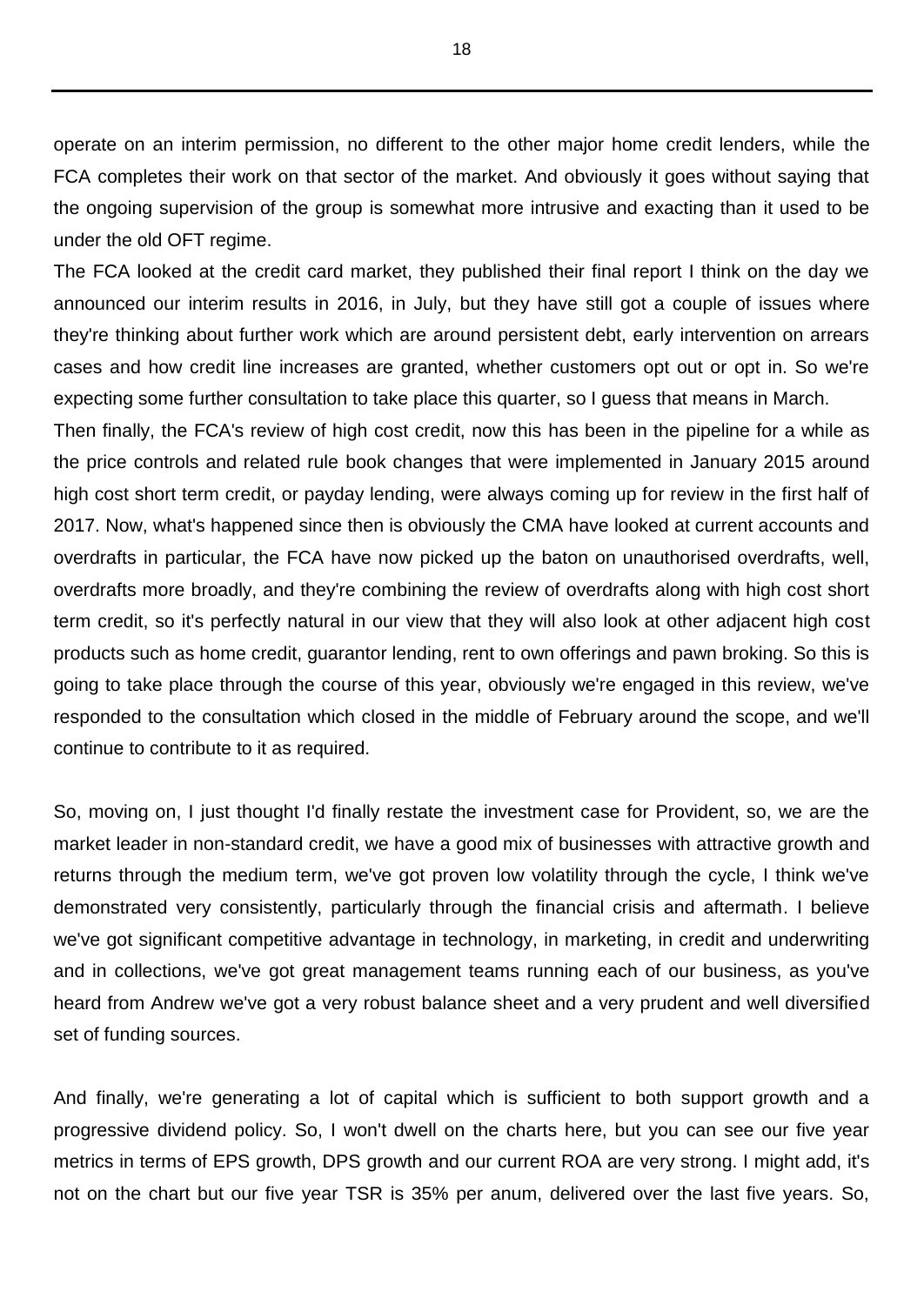moving on, just a few words about the Capital Market Day, you may have noticed today's presentation is a bit light on new news, new guidance updates, that's because we can't really do it justice in a short meeting like this so we are running a Capital Markets Day on the 4th April, in particular you'll see presentations from the management teams of each of our businesses, the key areas we'll be looking at will be taking a deep dive into the changes to the home collected operating model, looking at the initiatives in Vanquis bank in terms of the credit card product, its distribution and new propositions, a look at the group's loans businesses, the new businesses, so I'm talking here Vanquis Bank's loans proposition and the Satsuma loans proposition, and then finally an update in terms of the group's progress in digital. So, hopefully it's a good day ahead, five weeks away, I hope most of you will be there and you can expect some new newsflow at that time.

So, last slide from me then, the outlook statement, so, Vanquis continues to deliver a strong, financial performance, strong new account booking momentum and a good pipeline of initiatives to further augment the growth in 2017 and beyond. As you heard from Andrew, we expect a step up in new account volumes to be delivered through this year. and the recently launched unsecured loans pilot is encouraging, it's progressing well, it represents, in our view, a significant opportunity. Home credit business had a really strong year in 2016, which has allowed us to press the button on our further evolution of the model. I should add, we expect the changes to deliver significant financial benefits. We're not in a position to quantify those today as obviously we're still going through consultation with our workforce, I expect that consultation will be complete by the time of the Capital Markets Day, so we'll be able to expand more on what we're doing and also the financial benefits from moving towards a more efficient and effective field organisation supported by further technology. Satsuma's made good progress in 2016, it's on course to move into profit through the course of 2017, the market opportunity still looks highly attractive, we expect some consolidation within the industry now and Satsuma's well placed to benefit from all of that. And, finally, Moneybarn, another great year, significant uplift in new business, receivables now past £300 million, leaves the business in excellent shape to continue further growth, and, obviously, its made a very good start, in fact, the group as a whole has made a good start to 2017. So that concludes today's presentation, I'm now happy to take questions.

### **Gary Greenwood: Shore Capital**

Morning, this is Gary at Shore Capital, I've got three questions, one on each division. First of all on Vanquis, if delinquencies were to rise and the risk adjusted margin dip below 30%, what would be your response? That's the first one. The second one on Moneybarn, do you think there's going to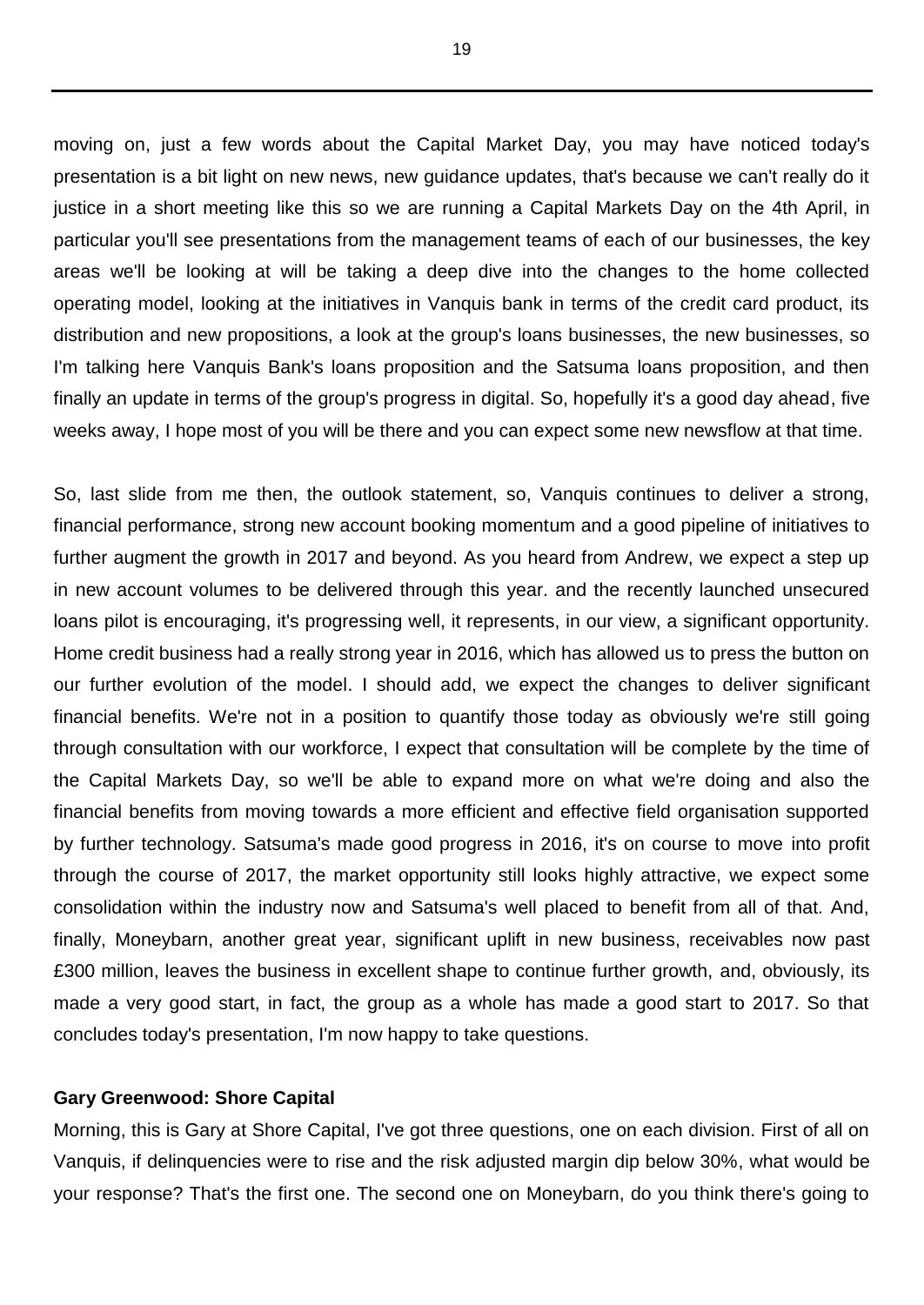be any implications for customer behaviour from the changes to the Ogden discount rate which could push up insurance premiums? And then lastly, I appreciate you can't say too much about the home credit changes, I'm just interested in the sort of analysis you've already done to give you , reducing, effectively, the agent numbers so significantly, you can still maintain market share even though you've got a couple of smaller operators snapping at your heels?

### **Peter Crook, Group CEO**

Okay, well I'll take the last two questions, maybe Andrew will comment on the Vanquis RAM.

### **Andrew Fisher, Group CFO**

What happens if delinquency increases in a downturn sufficiently to take the RAM below 30% in the event that that hypothesis played out. Which, you know, as I said through the presentation, delinquency rises whilst unemployment is rising, so whether unemployment is at 5% or 7%, in a steady state, the risk adjusted margin, all other things being equal, will be unaffected by the absolute level of unemployment. The pool to shop in might be a bit smaller, but the level of delinquency won't be impacted and the RAM won't be impacted by that. So it's all about what happens as customers are losing their job, as unemployment rises, so we wouldn't knee jerk, there would be no knee jerk reaction if there was some sort of sharp event out there that resulted in a significant and rapid increase in employment because it doesn't actually undermine the underlying margin in the business, it all settles down to the preexisting level after you've been through that period of turbulence.

## **Peter Crook, Group CEO**

On Moneybarn, I mean, we notice the change in the discount rate, obviously it hits insurer shares yesterday I think I saw a figure of £75 quoted as the typical increase in premium. And to put that in perspective, obviously our customers are borrowing money to fund a used car, you know, with a relatively low value versus the cost of a new car, the average ticket to Moneybarn is in the low £8,000s today, so typical loan repayments on a Moneybarn loan, probably £300 a month, so I don't see an extra fiver for insurance being a significant deal to be honest - not in our part of the market.

Finally, on home collected credit, I think what you've got to remember is we've got around 4,500 agents today but a lot of them are part time, I couldn't give you the FTE figure off the top of my head, but it's nothing like 4,500 - it is somewhat lower. So there's still the same amount of work to get done in each location in which we operate, we can do it more efficiently and more effectively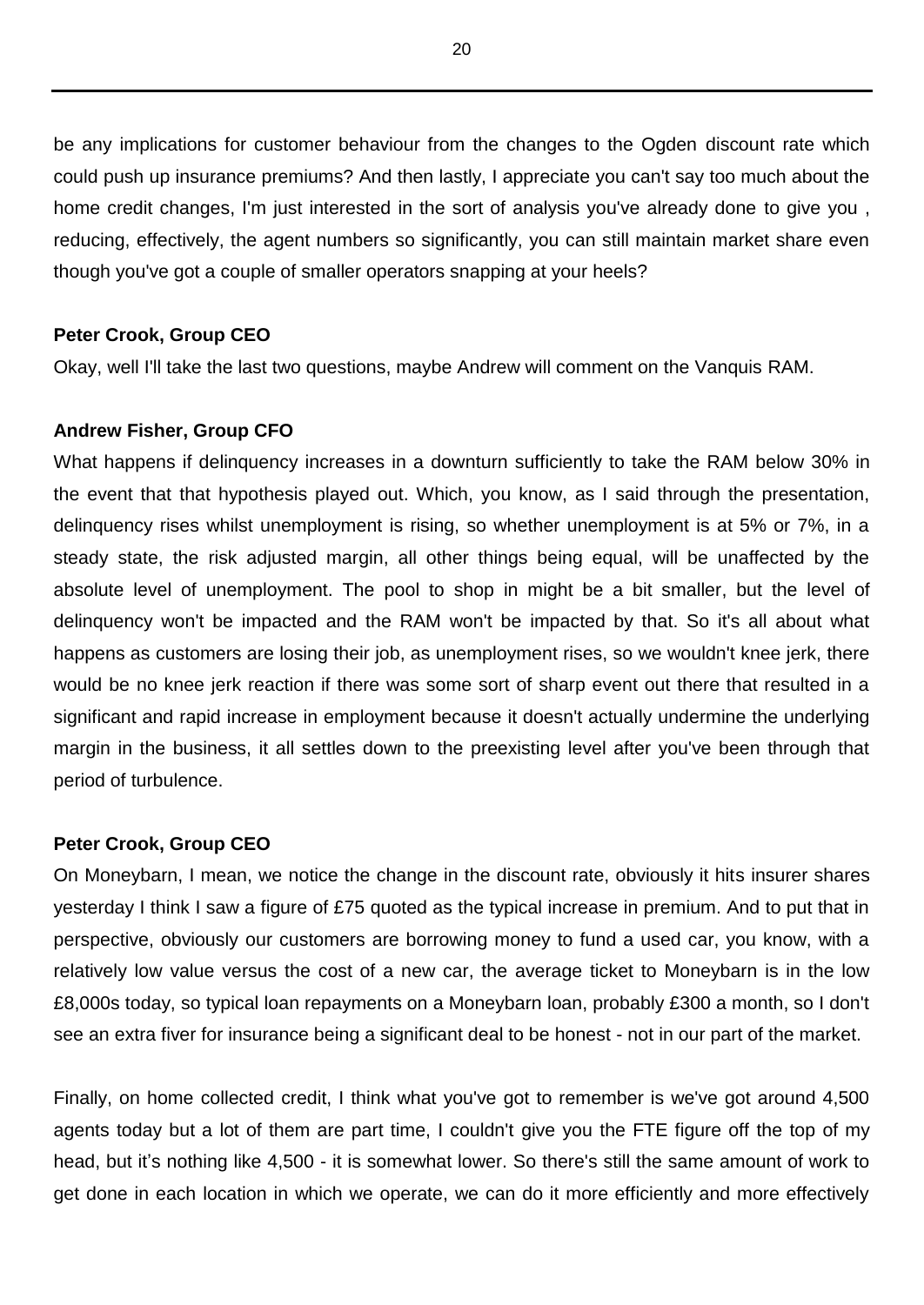and provide a far better service to customers with the routing and scheduling software and a full time workforce, but I wouldn't get carried away with the reduction in the numbers because it's actually partly about moving from part time to full time, which obviously gives customers a much better service as they can choose to be collected from or to talk about a new loan at any time of the week they want.

### **Peter Crook, Group CEO**

Any more questions?

### **Gurjit Kambo: JP Morgan**

Good morning, it's Gurjit Kambo of JP Morgan. Just in terms of the risk adjusted margin on Vanquis, within the new products, such as Chrome, could we expect a similar profile? I.e. similar 30% on that product?

# **Andrew Fisher, Group CFO**

On Chrome itself the risk adjusted margin would be lower, but the ROA is attractive, and I'll just remind you that an ROA of 12% translates into a return on equity somewhere in the mid 30's. So, the shareholder value maximising thing to do, if you've got those sort of opportunities, is to go after them and grow the business.

### **Gurjit Kambo: JP Morgan**

Thank you.

### **Alejandro Velez: Close Brothers Asset Management**

Hi, this is Alejandro Velez from Close Brothers. Just on inflation, I mean, what rate of inflation would be concerning to you in the home credit business? And then, to what extent is the proposed change in the full time employment in the home credit division a result of FCA undergoing reviews and your conversation with them?

### **Peter Crook, Group CEO**

Okay, so, inflation in the home collected business, I think for it to be a big deal it's would be in double digits, I'm not concerned about the relatively modest levels in inflation that we're seeing, I mean, we're going from a zero or deflation environment back to something more normal, and obviously in terms of top line growth in the living wage etc, you know, is compensating for that, so,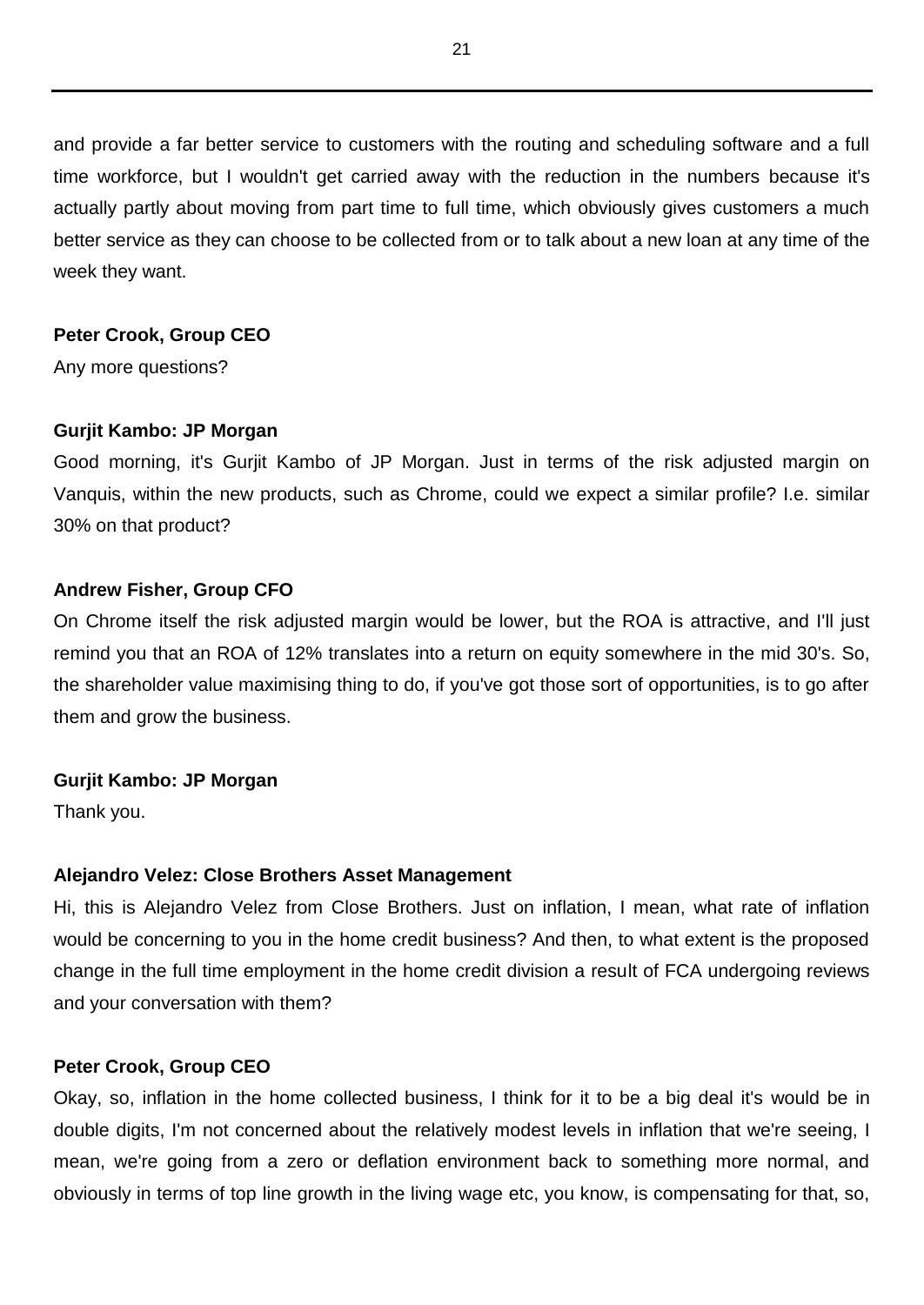you know, not overly concerned about the outlook in that business. And remember, the loan duration is pretty short, so if we need to reset the lending and lend a bit less and lower the ticket because the customer's disposable income is a bit less than it used to be then that's obviously a big strong point for that business, we're not putting exposures out there for long periods of time, it's a relatively short duration loan book, so we can adapt to a changing world.

In terms of the changing operating model in the home collector business, we've been looking at this for some time to be honest, so, the FCA has regulated our industry since April 2014, we've been on at this for some time, we're really coming at it from a customer centric point of view, so taking those 19 touch points, 11 of which are with self employed agents, so over whom we don't have full control and we don't record everything, so it's moving the customer right to the centre of our operating model where all 19 points of interaction are all controlled by the company and everything is recorded. So, I think it certainly ticks the regulatory boxes, so it's not the primary reason why we're doing it, we're doing it to provide a better service to our customers and in doing so we think we'll make more money.

#### **Peter Crook, Group CEO**

Any more questions?

### **Mark Thomas: Hardman & Co**

Mark Thomas at Hardman. Just following up a little bit more about the receivables and the home credit change. Presumably the first 5,000 odd agents that you would use were the lower performing ones, yet you'd now been at the stage when perhaps you're reducing better performing agents, what are the risks they they actually take business with them by going to competitors?

#### **Peter Crook, Group CEO**

I think they're relatively low, if I look at where we are today the consultation with our employees is going well, we've got a high level of morale, we've got a lot of people very keen to carry on working for us, and obviously we're going to have state of the art technology supporting our business, I think some way ahead of the competition. So not concerned about losing any of our better quality agents, obviously we've got fewer roles available and the roles are full time rather than part time, that won't suit everybody, but I'm very confident that the model we're putting in place will perform really well, particularly for customers.